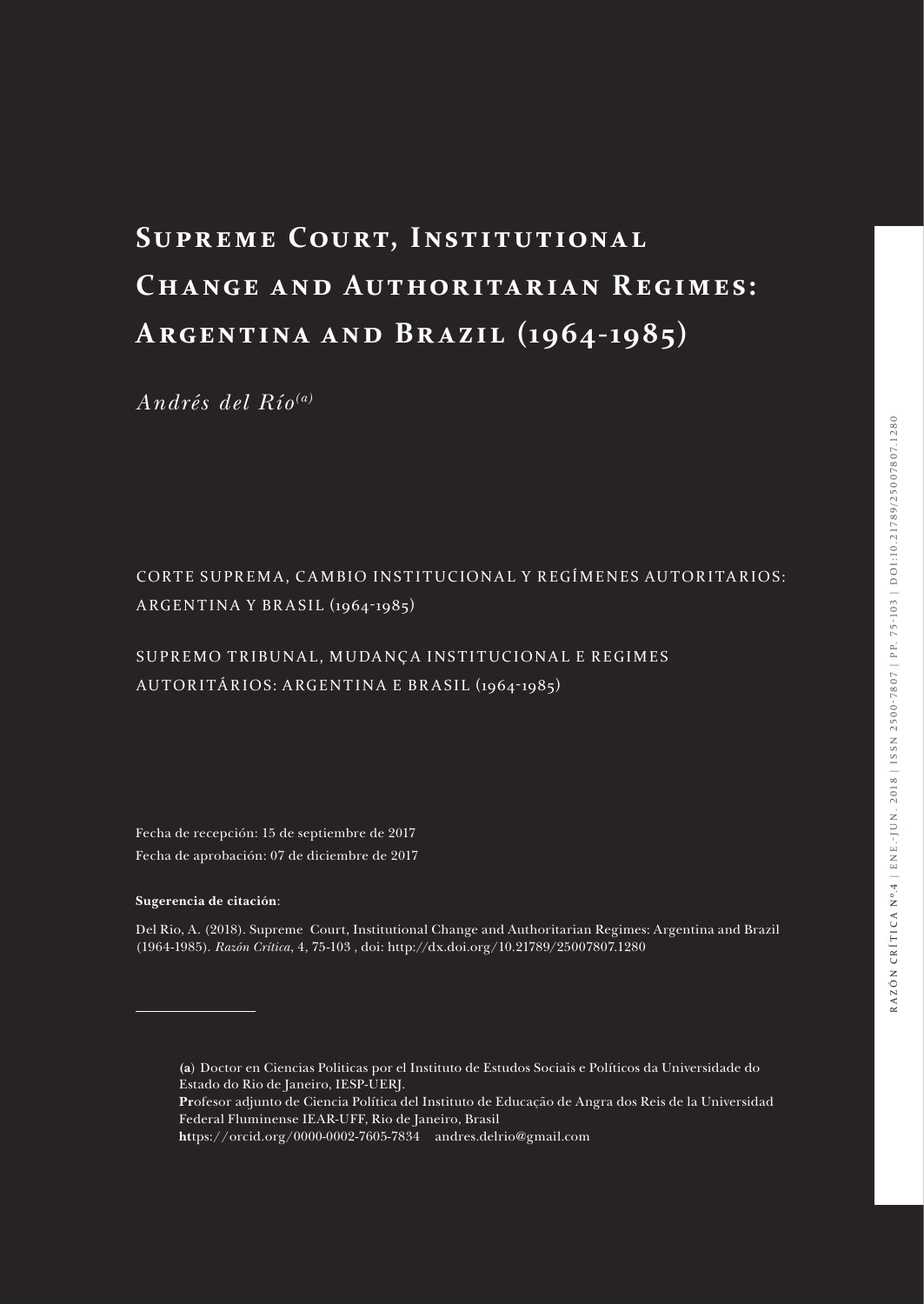#### **R E S U M E N**

En el siglo pasado, América Latina experimentó cambios políticos importantes. Muchos países de la región –como Argentina y Brasil– se enfrentaron a duros gobiernos autoritarios, así como a florecientes democracias. En estos dos países, los cambios constantes de los regímenes políticos también provocaron importantes cambios institucionales en el poder judicial, particularmente en la Corte Suprema de Justicia. Este estudio analiza los cambios institucionales de las Cortes Supremas desde una perspectiva comparada. Al observar los casos de Argentina y Brasil, se revisará la trayectoria de ambas Cortes Supremas en un escenario político violento (1964 - 1985). En particular, se analizarán las formas en que tales Cortes fueron alteradas en momentos de regímenes autoritarios. El análisis se centrará en los medios utilizados para modificar cada tribunal y los objetivos de estas modificaciones. Aunque los casos comparten algunas similitudes, es fundamental señalar que cada caso tiene su trayectoria particular. Para entender esto, se analizará la transformación institucional de las Cortes Supremas en Argentina y Brasil desde una perspectiva histórica, siempre teniendo en cuenta los contextos violentos en los que estos cambios suelen ocurrir.

> **PALABR AS CLAVE:** Corte Suprema, régimen autoritário, cambios institucionales, Argentina, Brasil.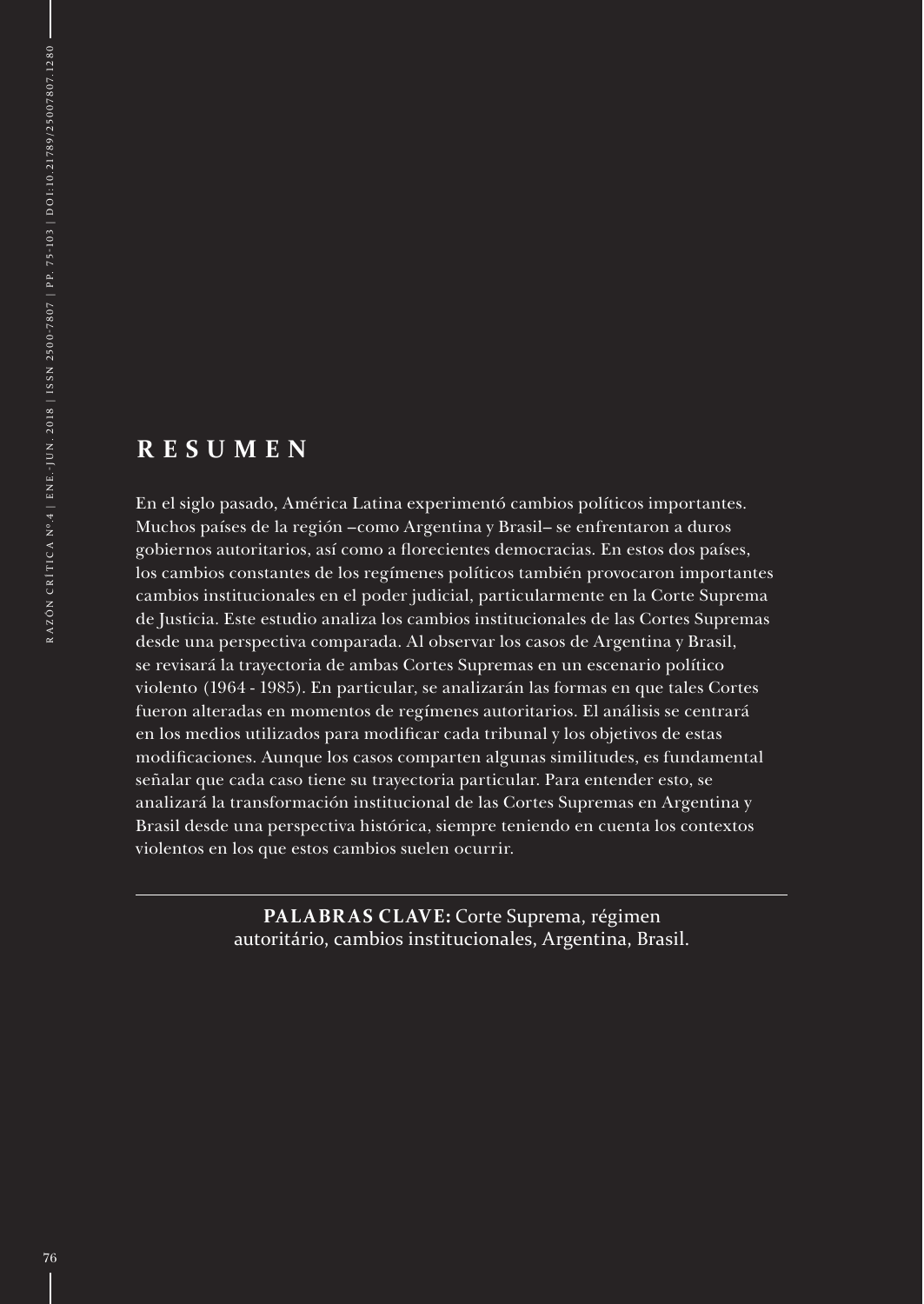#### **ABSTRACT**

Over the past century, Latin America experienced important political changes. Many countries in the region –such as Argentina and Brazil– faced both harsh authoritarian governments and flourishing democracies. In these two countries, the constant changes of political regimes also brought important institutional changes in the Judicial Power, particularly in the Supreme Court. This paper will analyze the institutional change of the Supreme Court from a comparative perspective. By looking at the cases of Argentina and Brazil, we will review the trajectory of both High Courts in a violent political moment (1964 - 1985). In particular, we will analyze the ways in which these courts were altered in moments of authoritarian regimes. Our analysis will focus on the means used to alter each Court and the objectives of these modifications. Although the cases share some similarities, it is fundamental to remark that each case has its particular trajectory. To understand this, we will analyze the institutional transformation of the High Courts in Argentina and Brazil from a historical perspective, always keeping in mind the violent contexts in which these changes tend to occur.

> **KEY WORDS**: Supreme Court, Authoritariam regime, Institutional Change, Argentina, Brazil.

### **RESUMO**

No século passado, a América Latina viu importantes mudanças políticas. Muitos países da região, como a Argentina e o Brasil, enfrentaram severos governos autoritários, além de democracias florescentes. Nesses dois países, as mudanças constantes dos regimes políticos também provocaram mudanças institucionais importantes no Poder Judiciário, particularmente no Supremo Tribunal. Este artigo analisa a mudança institucional do Supremo Tribunal numa perspectiva comparativa. Com base nos casos da Argentina e do Brasil, analisaremos a trajetória de ambos os Tribunais Superiores num cenário político violento (1964-1985). Em particular, analisaremos as formas em que esses tribunais foram alterados em momentos de regimes autoritários. Nossa análise se focará nos meios utilizados para alterar cada Tribunal e nos objetivos dessas modificações. Embora os casos compartilhem algumas semelhanças, é fundamental observar que cada caso tem sua trajetória particular. Para entender isso, analisaremos a transformação institucional dos Tribunais Superiores na Argentina e no Brasil a partir de uma perspectiva histórica, sempre considerando os contextos violentos nos quais essas mudanças tendem a ocorrer.

> **PALAVR AS-CHAVE**: Supremo Tribunal, regime autoritário, mudança institucional, Argentina, Brasil.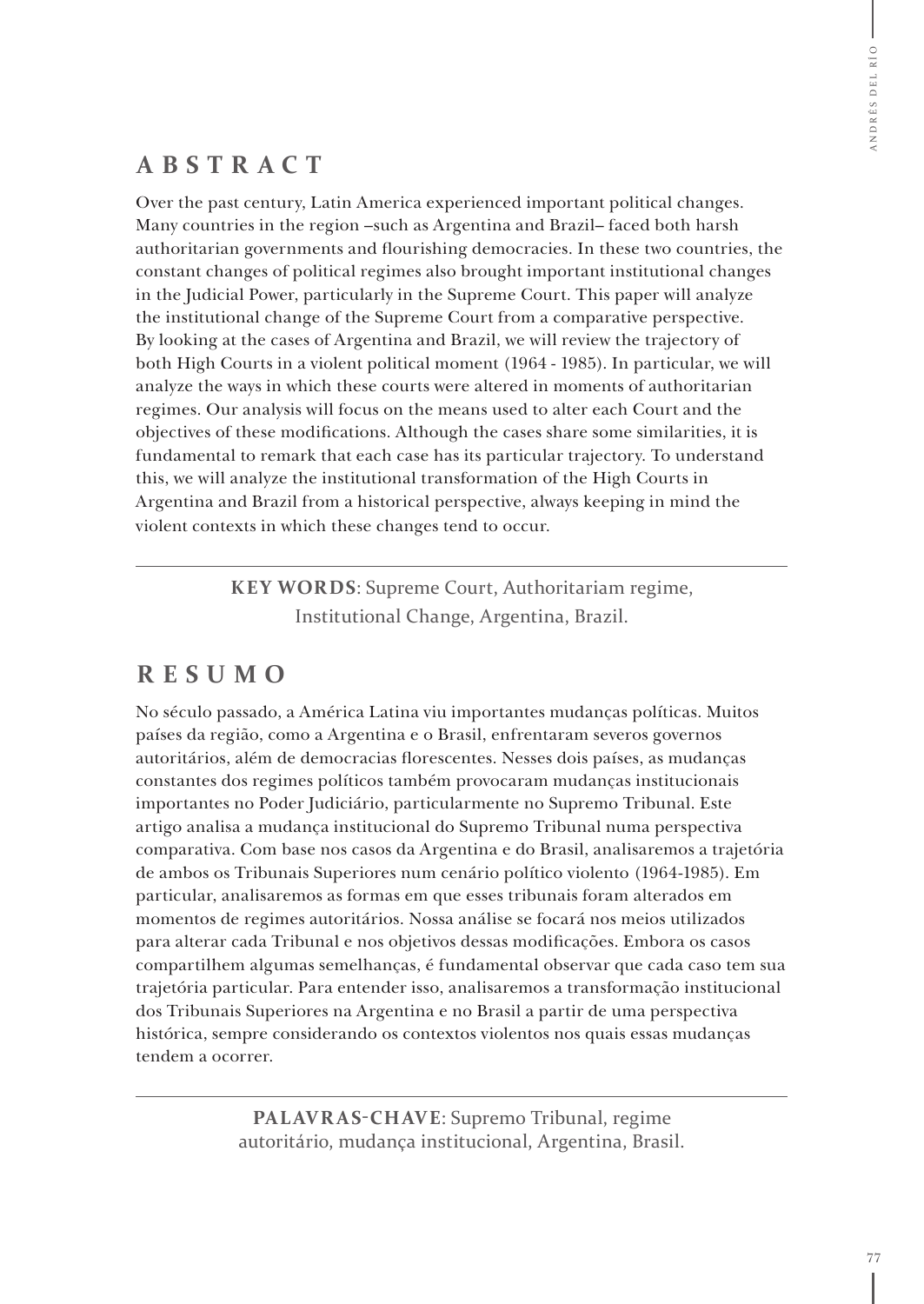*"La persona que amas puede desaparecer. Los que están en el aire pueden desaparecer en el aire. Los que están en la calle pueden desaparecer en la calle. Los amigos del barrio pueden desaparecer, Pero los dinosaurios van a desaparecer".* Charly Garcia 19831

#### **An Approximation**

South America currently finds itself in an intense process of democratic consolidation and strengthening of the rule of law based on a search for memory, truth and justice in context of its past authoritarian regimes. In such sense, each country deals with their recent violent past on its own way. For the Brazilian case, the creation of a truth commission is a sign of progress towards the pursuit of truth with the ideal of justice in the horizon . In Argentina, the process of investigation and punishment recently implemented and approved by the most important institutions of democracy leaves behind the limits imposed by the laws of *Obediencia debid*a and *Punto final*. Along this regional development towards the pursuit of truth and justice, the revision of what happened during

**<sup>1</sup>** Artist: Charly García. Song: Los Dinosaurios. LP-Album: Clics Modernos. Year: 1983. "The person you love may disappear. Those in the air can disappear in the air. Those in the street can disappear in the street. Friends in the neighborhood may disappear, but the dinosaurs are going to disappear".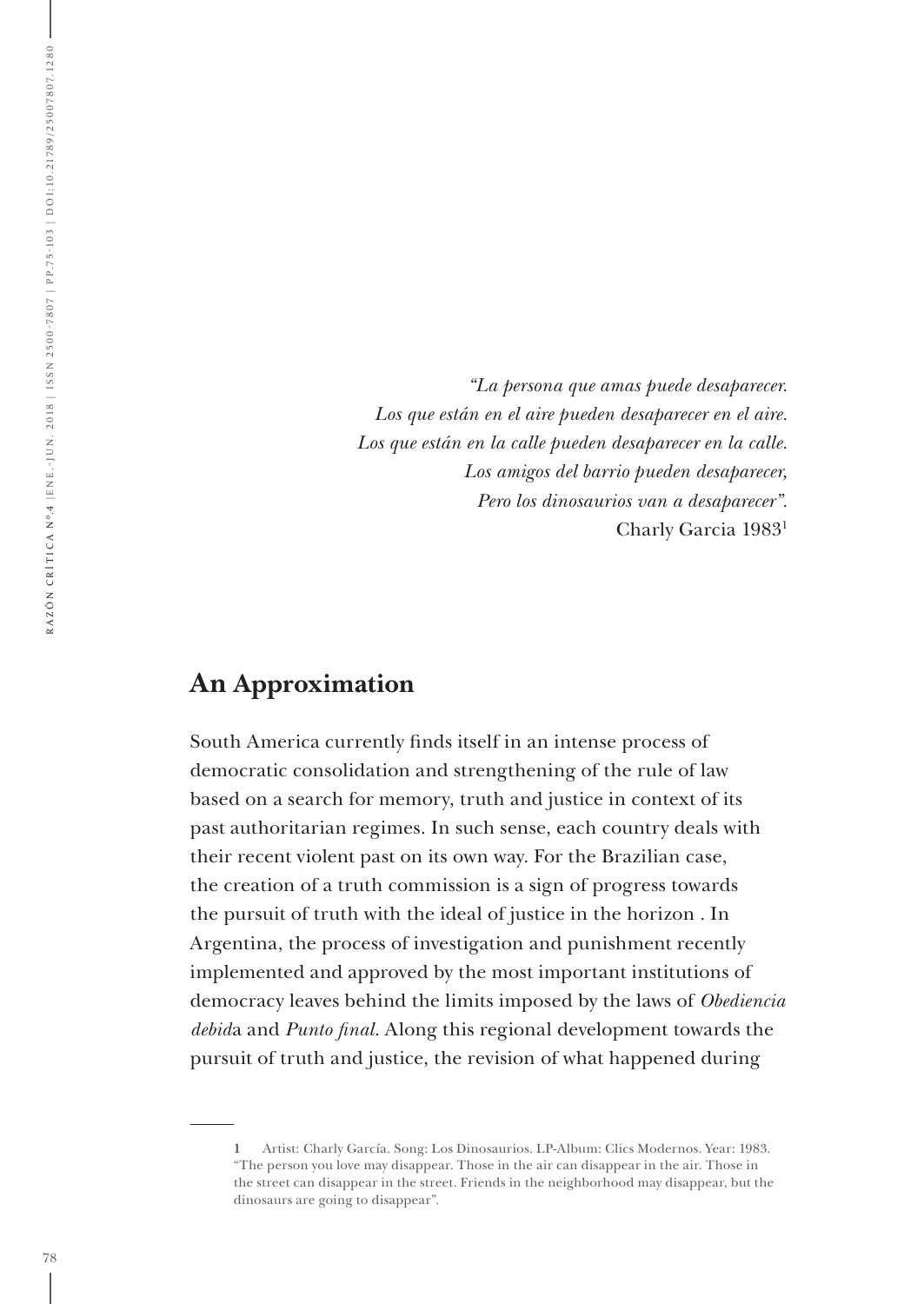the latest civic-military regimes is a challenge that involves all of society and that reconstructs the memory of recent tragic processes. Observing and understanding the institutional changes that affected the High Court in a context of terrorism of State is important to deepen our knowledge about this violent period, and analyzing the institutional changes of the High Courts is important to understand the forms of institutional co-optation by the military. The Hight Court has a different institutional participation and production (sentences), harming society in the search for the defense of rights in a moment of need, urgency and violence. In the present work, the trajectories and the institutional changes of the High Courts in Argentina and Brazil during their latest civic-military regimes will be analyzed; in particular, a qualitative and interdisciplinary study will be performed, based on speeches, official documents, legislation, and jurisprudence of the Supreme Courts. Secondary sources to place events in context, especially in the political arena, will be used. The period studied covers from 1976 to 1983 for the Argentinean case, and from 1964 to 1985 for the Brazilian case, taking into account the entire period of the dictatorship. The present work tries to cooperate with the qualitative studies with historical perspective about Latin American Supreme Courts.

## **I. Trajectories, Institutional and Change Coalitions**

In general, contemporary theories of institutional development define *change* as an abrupt break<sup>2</sup>; rather than talking about rupture and discontinuity, we might begin to see the transformative changes that result from the accumulation of a gradual and incremental change (Pierson, 2008). Not only are major changes the product of large shocks, but they can also result from incremental changes

**<sup>2</sup>** When I refer to institutional change in general I think of the "Punctuated Equilibrum Model" PEM of Stephen Krasner (1984, p.242). That is, institutions are characterized by long periods of stability, and periodically they are "punctuated" by a crisis that brings an abrupt institutional change, after which the institutions stabilize again. As Krasner (1984, p.234) points out: "institutional change is episodic and dramatic rather than continuous and incremental".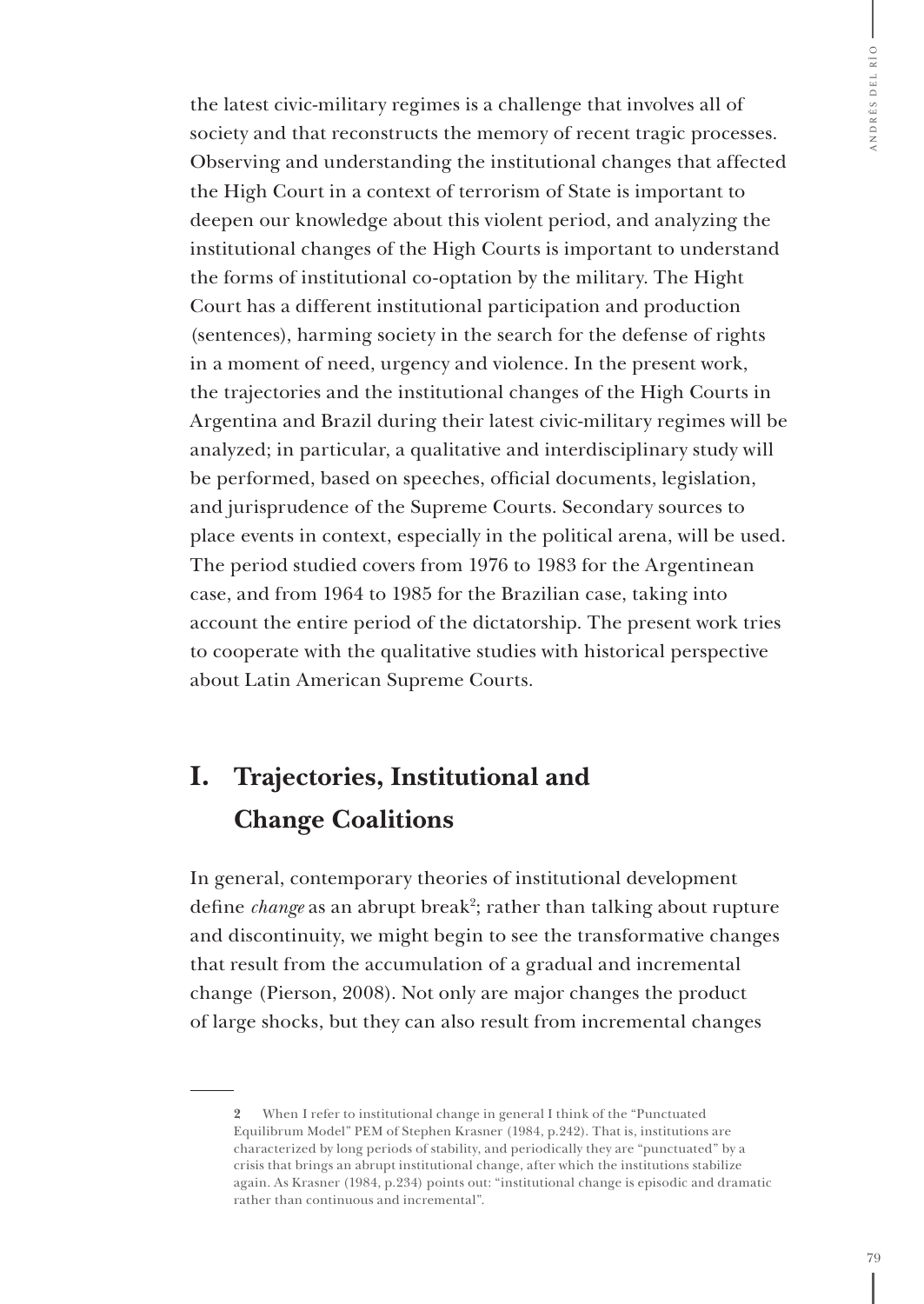with transformative results (Streeck and Thelen, 2005, p. 9). What surprises is the continuities in key characteristics of the institutions despite the context of crisis (Thelen, 2004, p. 7). Institutional survival often involves an active political renegotiation and high doses of institutional adaptation.

The important thing to note is that an institution might exhibit a historical trajectory that is sometimes characterized by surprising continuities across periods of historical breakdowns, but these continuities also have an important and silent process of change through time. As suggested by Thelen (2004), there is no need for a deep division between stability and institutional change; sometimes institutional changes are abrupt, but some others they are not, and eventually they might show a pattern of incremental change through political realignments and renegotiation.

Institution building involves the creation of coalitions and the mobilization of various social and political actors in support of a particular institutional setting. Actors try to interpret or redirect institutions in order to achieve advantages or to pursue their own goals, interests or rules, which might conflict with their interests or those of the institutions themselves. Thus, political renegotiation is crucial to understanding the changes over time as institutions develop and evolve (Thelen, 2004, p. 31-33).

The two cases to be compared have similar institutional structures, although historically they have opted for different paths with unique particularities<sup>3</sup>. The disruption, interference, influence or interruption of the High Court can occur through both formal and informal ways: The former are specific legislation whilst the latter are informal, non-legislative arrangements. During the institutional development of the High Court, such formal or informal arrangements shaped the circumference of the Court; in

**<sup>3</sup>** In a nutshell: The Supreme Court of the United States served as an inspiration for both Argentina and Brazil, which reflects in the construction and in the history of the High Courts in both countries. Moreover, both Argentina and Brazil have a strong legal tradition in the region, and the Supreme Court is the highest institution of a political power as well as acting Constitutional Tribunal in those two countries. Both the Argentinian and the Brazilian Court are guardians of the Constitution as stated in their constitutions themselves (art. 116 in Argentina's Constitution, art. 102 in Brazil's Constitution). Both countries are Federal Republics, and the division of power is established by both Constitutions (art. 1 in Argentina's Constitution, art. 1 in Brazil's Constitution). Also, both countries opted for a presidential system, inspired by U.S. institutions –yet with local characteristics.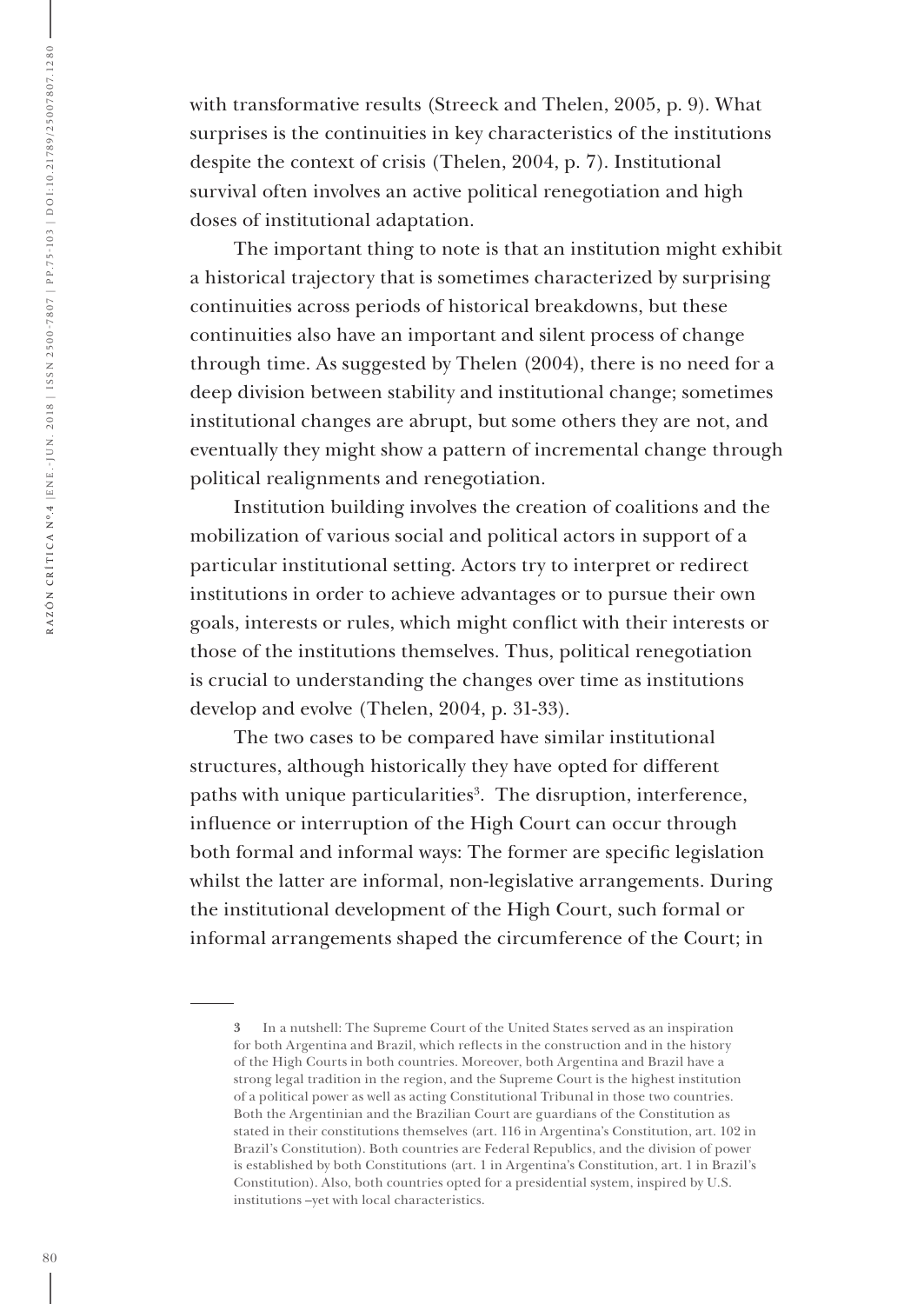turn, these changes may affect structures or capabilities. For the first case, changing the number of ministers in the High Court, as well as the judges themselves, represents a change in structure; for the latter, changes in capabilities may include changes in the High Court power, such as limiting or increasing the jurisdiction of the Court, among others.

| Means<br>/Objectives | <b>Structure</b>                                                                                                           | Capacity                                                                                                                                  |
|----------------------|----------------------------------------------------------------------------------------------------------------------------|-------------------------------------------------------------------------------------------------------------------------------------------|
| Formal               | -Altering number of<br>members of the HC by<br>law or constitutional<br>change<br>-Taking ministers to<br>court            | -Altering attributions<br>or jurisdiction by law or<br>constitutional change<br>-Creating special tribunals<br>-Constitutional guarantees |
| Informal             | -Political resignations<br>-Not completing vacant<br>positions<br>-Delaying the<br>confirmation of<br>designated ministers | -Delaying or not executing<br>sentences                                                                                                   |

**Table 1.** Means and Objectives of Change in the High Court *Font:* elaborated from our database<sup>4</sup>.

The structure of the Court is what political scientists usually observe5 , while scholars of constitutional law and political and institutional history usually study its capacities. In such a way, observing the transformations in both the structures and the capacities at once is necessary for us to deeply understand the characteristics of each case, as well as their commonalities. If we were to compare the Supreme Court with a racing car, changes in

**<sup>4</sup>** The database was created and developed during my doctoral thesis based on the methodology described in the beginning of this work. To deepen the discussion: Del Rio, 2014.

**<sup>5</sup>** There is currently a long production on the judiciary in Latin America, as a case study or compared. In general, the studios observe the structure. As for the field of constitutional law, they marginally observe the structure and focus especially on constitutional rights and sentences. To deepen the debate, see: Del Rio 2014.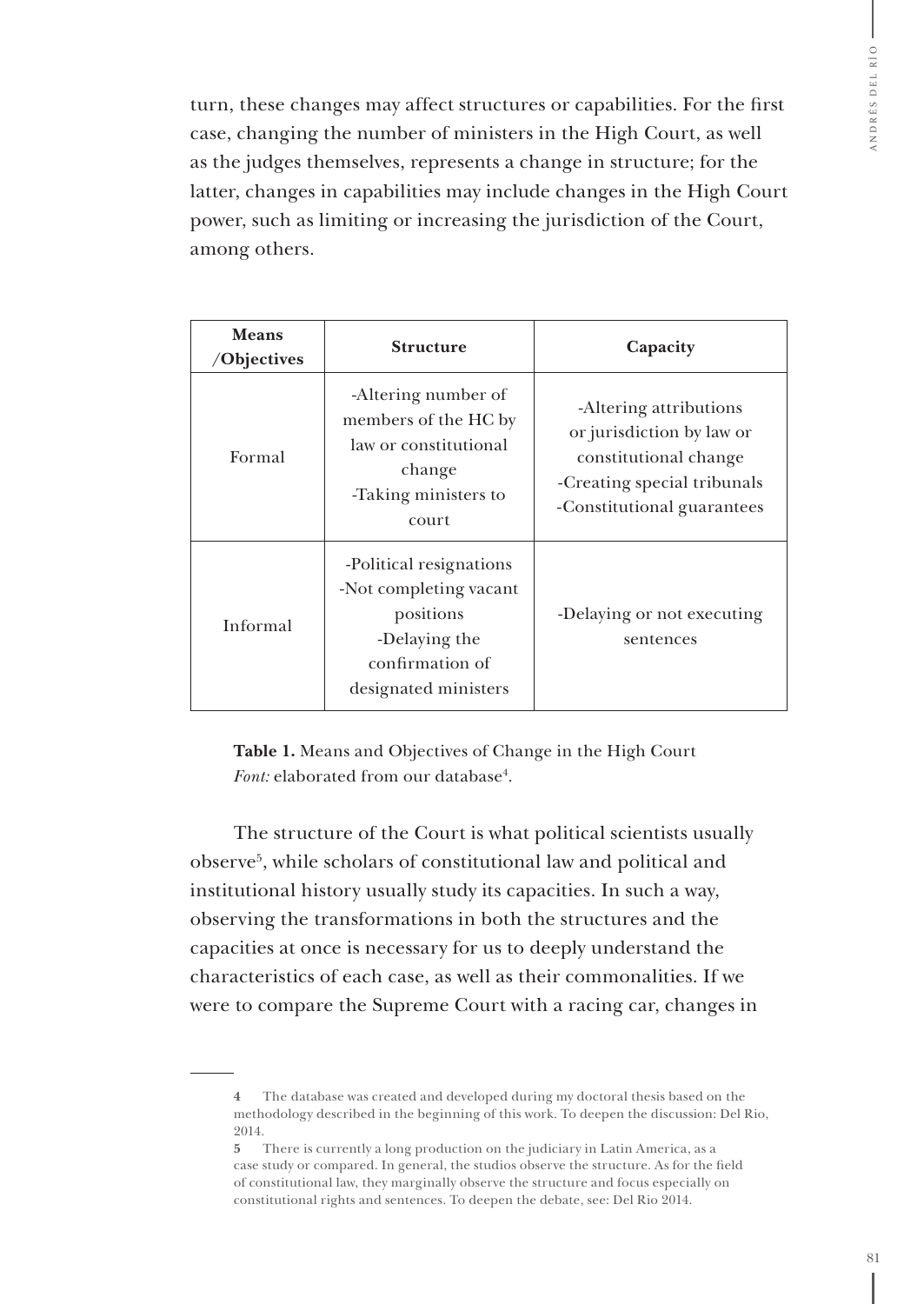structure would alter the driver, and changes in capacities would affect the engine power. As indicated by Montaigne, different ways lead to the same place; nonetheless, the analysis of *how* matters to us.

#### **II. Argentina: Radical Institutional Change**

On March 24, 1976, the Junta of Commanders-in-Chief of the Armed Forces –composed by General Jorge Videla, Almirante Emilio Massera, and Brigadier Héctor Agosti– overthrew the constitutional president Martínez de Perón and took over government. The dictatorship, a juridical-civic-military complex, would rule Argentina from 1976 to 1983 in a self-dominated "*Process of National Reorganization*." However, differently from previous military regimes, this would be the most perfidious and cruel in its means and would also produce the biggest transformations in society and its institutions. Armed struggle and state terrorism were the unfortunate daily landscape.

As soon as the Military Junta took power, $6$  law n.21.279 (the Statute for the Process of National Reorganization) passed<sup>7</sup> and dissolved the Congress and the Judicial Power.8 Particularly, law n.21.258 concerning the Judicial Power removed all judges of the

**<sup>6</sup>** Law n.21.256, Article 2, established that a superior official of the Armed Forces would be designated by the Military Junta. In brief, four Juntas took power. The first, of longest duration and greatest violence (1976-1980), was composed by Jorge Rafael Videla, Emilio Eduardo Massera and Orlando Ramón Agosti. The second (1980-1981) was integrated by: Roberto Eduardo Viola, Armando Lambruschini, Omar Domingo Rubens Graffigna. The third, leading the Falklands War (1981-1982): Leopoldo Fortunato Galtieri, Basilio Lami Dozo and Jorge Isaac Anaya. The fourth (1982-1983): Cristino Nicolaides, Rubén Franco, Augusto Jorge Hughes. From these Military Juntas, the following official were appointed to head the Executive Power: Jorge Rafael Videla (March 29, 1976 to March 29, 1981); Roberto Eduardo Viola (March 29, 1981 to December 11, 1981); Carlos Alberto Lacoste (December 11, 1981 to December 22, 1981); Leopoldo Fortunato Galtieri (December 22, 1981 to June 18, 1982); Alfredo Oscar Saint-Jean (June 18, 1982 to July 1, 1982) y Reynaldo Bignone (July 1, 1982 to December 10, 1983).

**<sup>7</sup>** These documents were: Acta fijando el Propósito y los Objetivos Básicos para el Proceso de Reorganización Nacional; Acta para el Proceso de Reorganización Nacional; Proclama; Bases para la Intervención de las Fuerzas Armadas en el Proceso Nacional, Estatuto para el Proceso de Reorganización Nacional.

**<sup>8</sup>** Art. 2º- The Military Junta may, when for reasons of State it considers convenient, remove the citizen that represents the President of the Nation, designating its replacement through a process to be yet determined. Initially, it may also remove or designate the members of the Supreme Court of Justice, the Attorney General, and the Fiscal General of the Fiscalía Nacional de Investigaciones Administrativas. **Ar**t. 9º - In order to cover vacancies for Supreme Court justices, the Attorney General and the Fiscal General of the Fiscalía Nacional de Investigaciones Administrativas, and the President will validate the designations made by the Military Junta. The designations for judges in lower courts will be made by the President.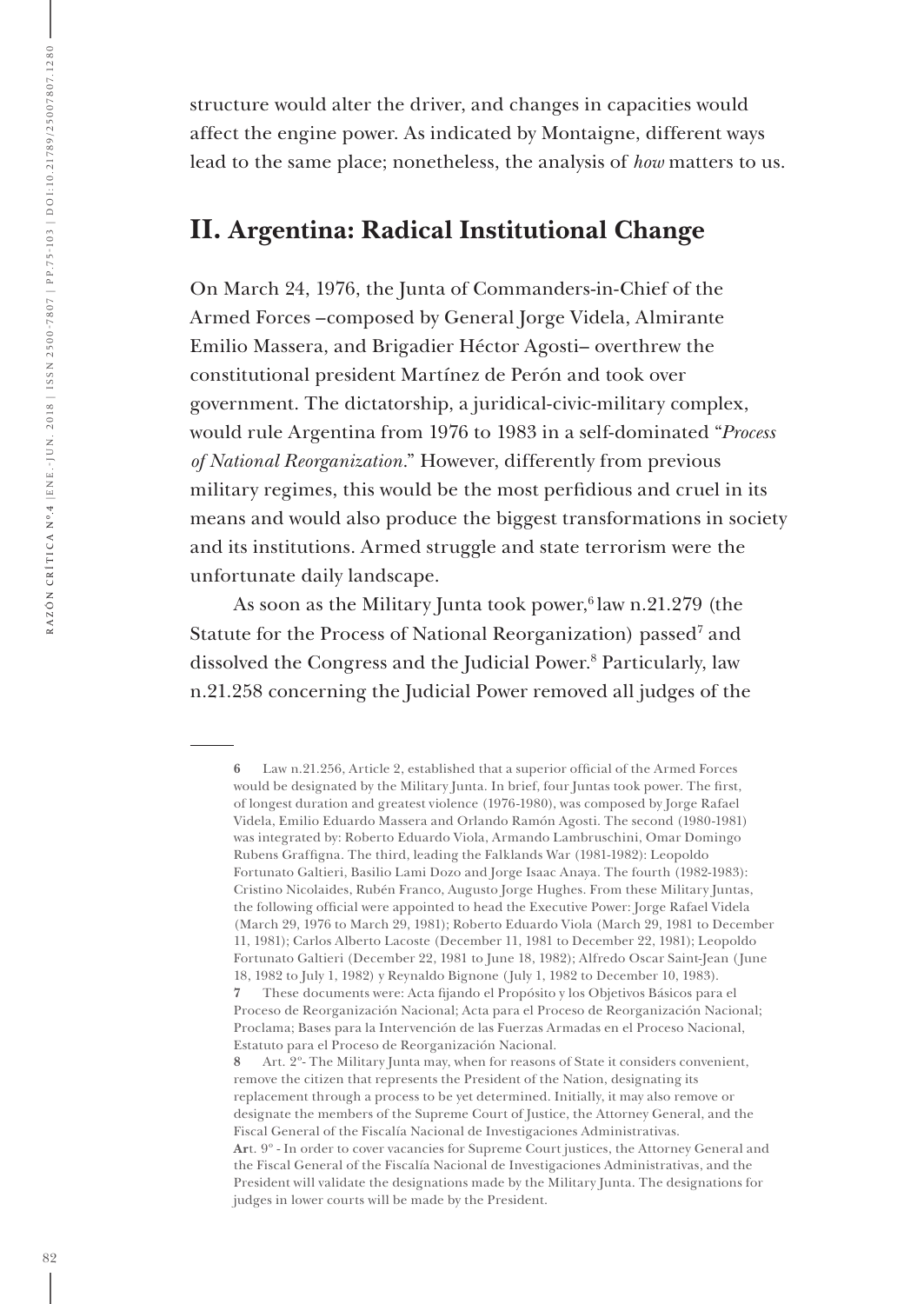National Supreme Court of Justice (CSJN), the Superior Provincial Courts, the Attorney General, and suspending until further confirmation all of its magistrates and employees.<sup>9</sup> Article 5 of this law declared: "The magistrates and employees that are designated and confirmed, shall take an oath of observance towards the Basic Objectives fixed by the Military Junta, the Statute for the Process of National Reorganization, and the National Constitution as long as the latter does not oppose the former." This way, not only were all the members of the Judicial Power suspended until confirmation, but all the newly designated employees had their confirmation dependent upon their acceptance of the statute. Still, most importantly, the Constitution no longer was endowed with the real constitutional supremacy devised in 1853. The kelnesian juridical construction was broken. The Constitution would be applied as a supplement to the new norms dictated by the Military Junta. In the new legislation, no independence remained for the Judicial Power; on the contrary, the new laws diminished the institutional importance of the Judiciary, removing its fundamental attributions. Particularly, the CSJN was no longer a power of the State with political attributions. The Judicial Power, in the words of the report *Nunca Más* (1984): "became in fact a simulation of the judicial function in order to cover its external image". The Court would comply with and accept the new military norm.

The established legislative complex left all branches of government (Executive, Legislative, and Judiciary) in the hands of the new authorities<sup>10</sup>, i.e., they held the absolute sum of public

**<sup>9</sup>** Law n. 21.258. Art. 1: "Cesen en sus cargos los señores jueces de la Corte Suprema de Justicia de la Nación..." Art.2 "Cesen en sus cargos los señores miembros de los Tribunales Superiores de todas las provincias". Art. 3 "Decláranse en comisión a la totalidad de los magistrados y funcionarios del Poder Judicial..."Art. 5 " Los magistrados y funcionarios que se designen y los que sean confirmados, deberán prestar juramento de acatamiento a los Objetivos Básicos fijados por la Junta Militar, Estatuto para el Proceso de Reorganización Nacional y la Constitución Nacional en tanto no se oponga a aquella". **10** Some of the most remarkable fundamental laws would be: Law 21.258, Judicial Power – all magistrates and employees could be fired. Law 21.260, Public Employees – any employee could be removed for reasons of national security or if associated with subversive activities. Law 21.262, Foreign Service – all personnel could be fired. Law 21.264, Ley de represión del sabotaje. Law 21.269, Communist Party, Socialist Workers Party, Workers Party, Trotskist Workers Party, and Marxist-Leninist Communist Party– all activities banned, meeting spots closed, and bank accounts and other goods blocked. Law 21.272, National Security – penalties for acts of violence against military or security personnel, ships, airplanes, or military/security establishments, and for acts of resistence, threats, injuries or attempted acts. Law 21.274, Public Employees – arrangements for dispensing employees. Law 21.275, National Security – right to leave the country,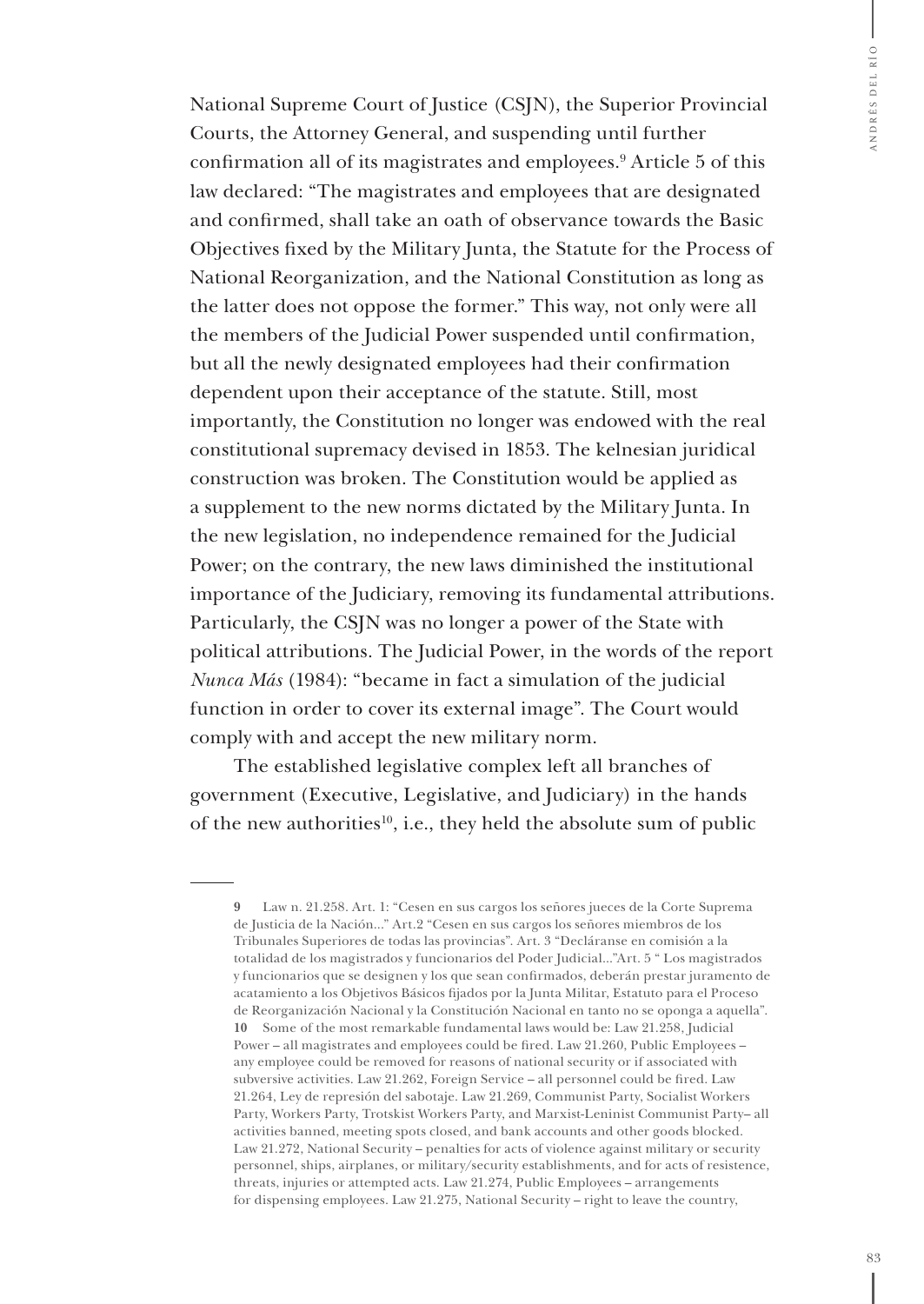power doing away with the division of power of the republican system. This brings to mind the opportune reflections of Montesquieu (2004): "There is no liberty if the power to judge is not separated from the Legislative and Executive powers. (…) All would be lost if the same man, or same body of principles, be them of the nobility or of the people, exercised the three powers".

With the military coup, Special Tribunals were created to judge those people included in the Repression Law. The detained were immediately judged without the possibility of being defended by civil lawyers. The judgments were held in secret and a military official acted as the defendant of the detained (Pereira, 2010, p. 199-200). The Penal Code was also altered and the death penalty introduced. Like in other Latin American countries –such as Brazil–, such measure was never applied, although in Argentina it was applied extra-judicially and systematically. The legal plexus in place determined the actions of the CSJN: Military authorities would strictly supervise questions related to individual liberty and penal law, given their supreme objective of National Security.

The coup in Argentina would deeply violate legality more drastically than other military regimes in the region. Learning from the failure of the Chamber of Terror of 1971, the military implemented extreme measures to ensure the duration of its fight against the subversives (Pereira, 2010, p. 205)<sup>11</sup>. They launched an intense struggle against the guerilla and other enemies with no legal restrictions and in an extra-judicial manner. Neutralizing gave way to exterminating, which distanced the possibility of future civil governments for setting free their adversaries; moreover, this annulled the future possibility of a counter-offensive against the

guaranteed by Art. 23 of the Constitution, is suspended. Law 21.276, National Universities – change in rules, partial change in Organic Law 20.654. Decree 9, Associations of workers, businessmen, and professionals – suspension of union activity. Decree 10, "62 organizations" – organization prohibited to act. Decree 11, Confederación General Económica – intervention in the confederation, bank accounts and patrimonial goods blocked.

**<sup>11</sup>** In 1971, the military regime created the Cámara Federal en lo Penal de la Nación, which had a civil nature but shared the same purposes as the military tribunals. It would be nominated the Court of Terror, and its objective was to judge the violent acts of different armed groups opposed to the regime. The Penal Chamber created a fast, specialized, and centralized Court composed by judges who were sympathetic to the regime. With the Law 19.081, the military themselves were apt to investigate crimes that were within the jurisdiction of the Chamber. In two years, over 300 people accused of various political crimes were arrested (Pereira, 2003, p.39).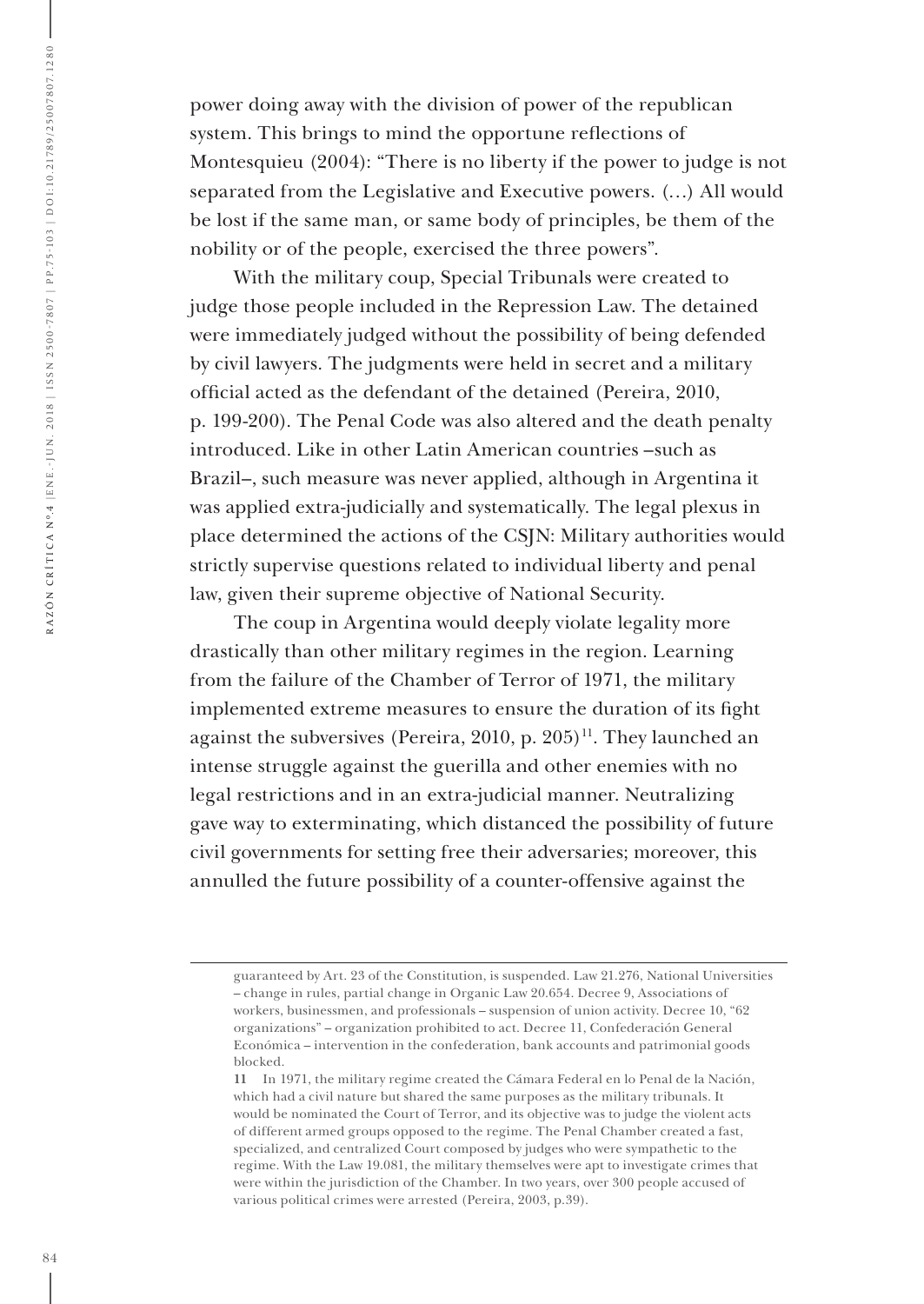militaries. The authoritarian regime tried at all cost an alleged irreversible justice, thus the Supreme Court increased popular distrust in Justice, given the institutional ineffectiveness in sensitive and urgent questions. Institutional changes produced by the coup of 1976 were immediate and profound, and the capacities of the High Tribunal were intensely altered both in shape and extent.

#### **A. Changes in the Composition of the High Court**

When the military government took power, one of its first acts was to declare the compulsory departure of all the members of the Supreme Court of Justice. The removed ministers had been designated by Cámpora with the avail of Juan Domingo Perón in 1973. They represented a political-ideological line that the military junta wanted to leave behind. This way, a completely new Supreme Court would be designated at the beginning of the new government. It is important to note that all of the justices designed in this violent period were not confirmed by the Congress, and thus had no legitimacy. Initially, the Court of this period was composed by: Horacio Heredia, Adolfo Gabrielli, Alejando Caride, Federico Videla Escalada, and Abelardo Rossi. To accede to the position, the selected ministers of the Court should swear, "according to what is prescribed by the basic objectives and the Statute for the Process of National Reorganization and the Argentinean Constitution." Thus, the architecture and juridical hierarchy of Argentina would be profoundly altered.

During the entire period analyzed, there were modifications in the composition of the High Court. Of the 12 members designated during the regime, Videla nominated nine. It was also during his administration that the deepest period of repression took place: during this initial phase, variations in the Court were important, reaching eight designations in the two first years. The stabilization occurred during the final years of this period. Two judges died while in office (Daireaux and Heredia), and two others would carry out their functions during the entire authoritarian regime (Gabrielli and Rossi). The presidency of the High Court was under the responsibility of Heredia until 1978. After that,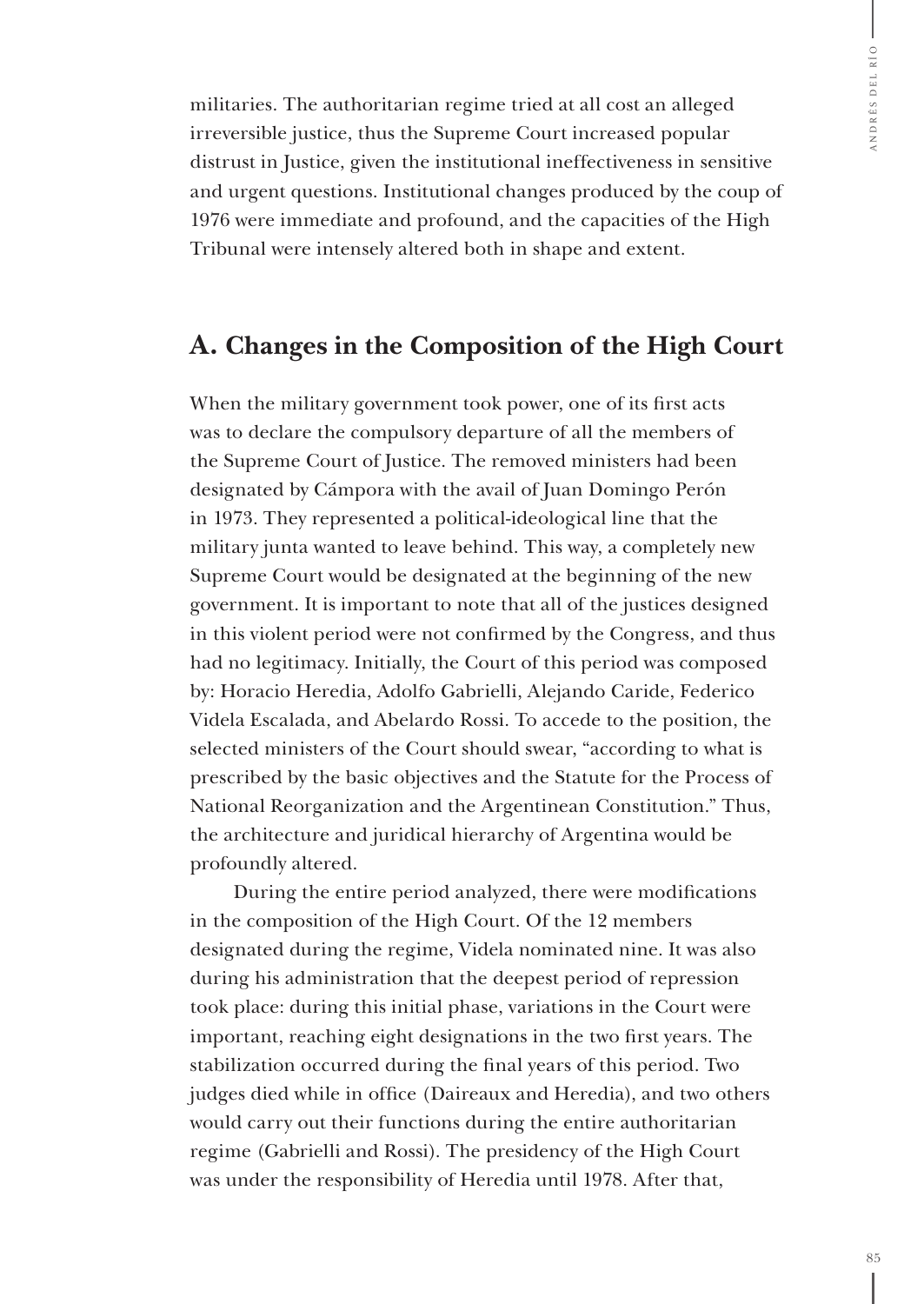Gabrielli was the president for the rest of the period. The majority of the designated justices had extensive academic and magistrate experience. The Court was not composed by ministers with long experience in politics; most ministers had a conservative profile (Walker, 2006, p. 776). Many authors comment on the trajectories and characteristics of the ministers of this period (Carrió, 1996, p. 93-94; Ancarola, 1999, p. 137). Nonetheless, without discrediting the hard labor of this Court, the few accepted cases (habeas corpus especially) were minimized by the avalanche of cases in which the Court could not be efficient in the defense of human rights (habeas corpus especially). As we can see, it is not about what they did, but exactly about what they did not do. The cycle of these magistrates ended five days before the beginning of Alfonsín's constitutional presidency, when all the members of the Supreme Court voluntarily renounced (Finkel, 2004, p. 62).

#### **B. Relevant Political Events**

Having the horrors of state terrorism as a background, many events that impacted the military process took place during this period. With the appointment of Martínez de Hoz as Minister of Finance and the implementation of a new economic orientation, $12$ Argentina would leave behind the few structural successes achieved in economic terms, particularly in the industrial sector. The substitution of internal production for importation was the new norm, which damaged national productive structures. The devastating liberal classist economic plan that was implemented was justified for it achieved the political objectives of the tra nsformation project proposed by the Armed Forces (Canitrot, 1980, p. 461).

**<sup>12</sup>** The central dispositions of the economic plan of 1976 were the following: 1) Fixating a new level of real salaries 40% inferior to the average salary of the previous five years. 2) Eliminating withholdings on exports of agricultural products. 3) Applying a program of progressive reduction of the import taxes (opening the economy). 4) Eliminating subsidies for non-traditional exports, development credit, deficiary social benefit programs (health, housing), real increase in utility rates. 5) Liberalization of exchange and financial markets (financial reform) and the financing of the public deficit through sale of titles in the capital markets. 6) Reduction in spending, in jobs, and government deficit (resizing of the State), re-privatization of companies under state control (principle of subsidiarity of the State). (Canitrot, 1980, p.459).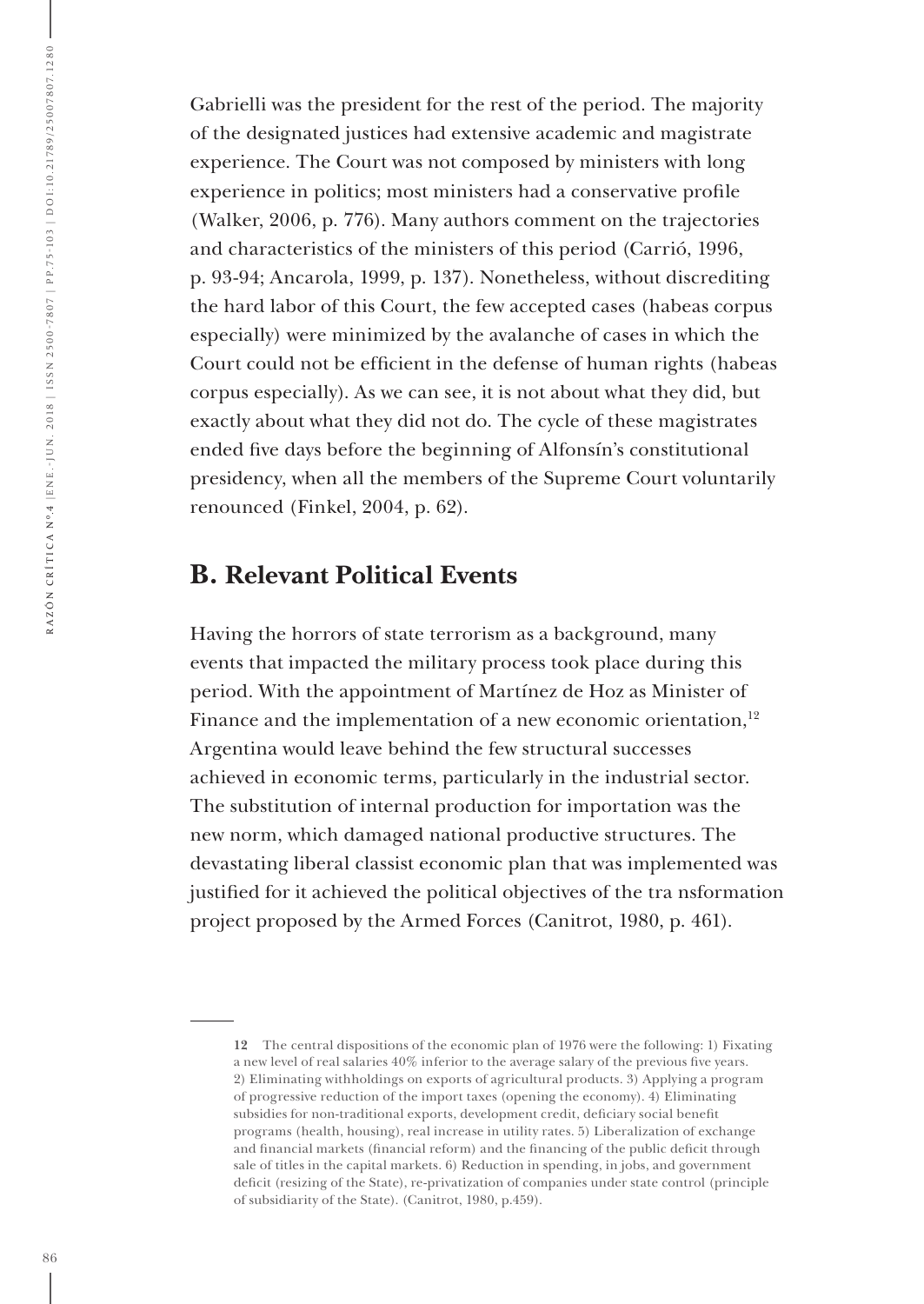In 1978, and with the World Cup taking place in Argentina, terrorism of state and armed struggle was in full swing. There were many complaints demanding to cancel the event given the violations of human rights taking place. That same year, after Argentina rejected Britain's arbitral ruling, the border conflict over the Beagle Canal with Chile reached its tensest moment. A year later, the Inter-American Commission on Human Rights (IACHR) visited Argentina. After two weeks of interviews, the IACHR disclosed the human rights violations perpetuated in Argentina: "The Commission has reached the conclusion that by action or by omission of the public authorities and its agents in the Republic of Argentina, numerous and grave violations of fundamental human rights have been committed during the period covered by this report – 1975 to 1979 - …" (OEA – CIDH, 1980). In 1980, Adolfo Pérez Esquivel received the Nobel Peace Prize, further exposing human rights violations in Argentina internationally and nationally legitimizing the activities and demands of human rights movements (Acuña y Smulovitz, 1995, p.155)<sup>13</sup>. At the end of the same year, the Pope presented its proposal mediating the border conflict with Chile. Amidst the political, economic, and social crisis of the military regime, on April 2, 1982, Argentinean troops recovered the Falkland Islands. Despite the diplomatic negotiations, conflict broke out. The war ended on June 14 with Argentina's rendition. The fault of the failed generals quickly became the fault of the authorities of the military regime. The sacrifice of the soldiers, victims of the incompetence of their commanders, was converted into the sacrifice of the victims of the regime. As Linz and Stepan show (1996), the military tried to impose a new game, but it failed drastically in its lack of efficiency as well as legitimacy.

As a consequence of the collapse of the authoritarian regime after the loss in the Falklands War, a civil and constitutional government returned to power. No political negotiation with the Armed Forces over the topic of human rights violations preceded the beginning of the new regime. The Armed Forces saw themselves

**<sup>13</sup>** Among the opposition groups and groups in defense of human rights and liberties were: La liga Argentina por los Derechos del Hombre, la Asamblea Permanente por los Derechos Humanos (APDH), el Centro de Estudios Legales y Sociales (CELS), Las Madres de Plaza de Mayo, las Abuelas de Plaza de Mayo, and many others.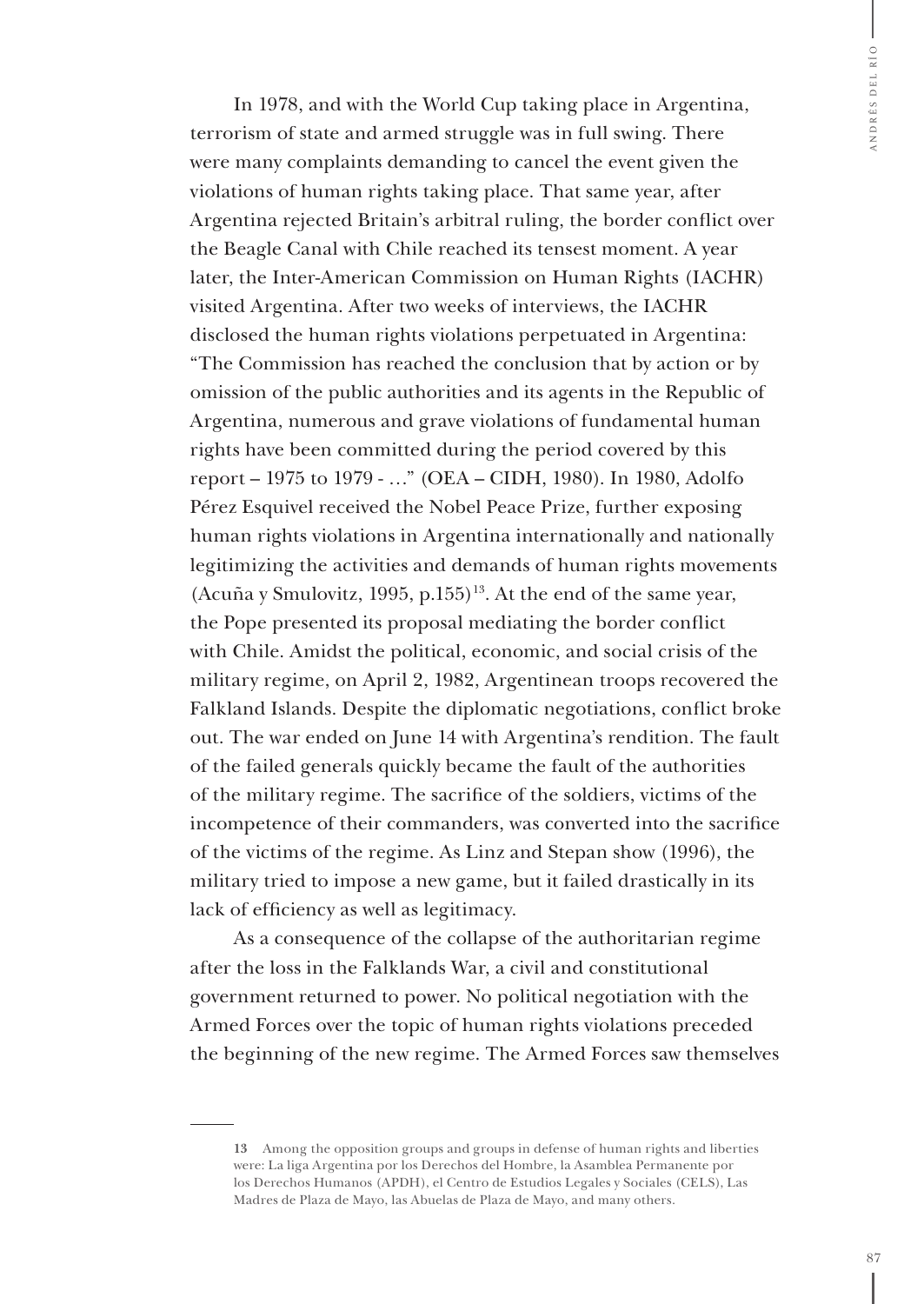forced to hand back power in the worst conditions they could have imagined: with no guarantees as to how the new political forces would deal with the legacy of the military regime. Differently from other cases in the region (such as the Brazilian case), the politicians had no incentives to negotiate with the defeated military, which had no capacity to influence the political dynamics of the transition of power (De Riz, 1990). The defeat in the war marked a point of inflexion for the regime, and the call for elections quickly took place. Argentina was headed in the difficult task of recovering formal institutions of government, fundamental rights, and political interaction.

### **III. Brazil: Gradual and Transformative Institutional Change**

With the coup d'état on March 31, 1964, a civic-military regime that would last 21 years began. Differently from other constitutional interruptions, this coup did not intend to give away the control over Brazilian politics, incorporating the characteristic of permanence. With the new regime, individual freedoms and guarantees were limited. On April 9, the military junta composed by General Artur da Costa e Silva, Liutenant Brigadier Francisco de Assis Correia de Melo, and Vice Admiral Augusto Hamann Rademaker Grünewald dictated the Institutional Act n.1 (AI). In its first article, the act declared: *"*The Constitution of 1946, the state Constitutions and its respective amendments are maintained with the modifications established in this Act.*"* The AI n.1 also granted to the military government the authority to revoke legislative mandates, suspend political rights for 10 years, and force the retirement of any person who has made an attempt against National Security<sup>14</sup>. Furthermore, the act determined indirect presidential election to take place on April 11; the mandate shall remain until January 31, 1966.15 Article 7 stated that *"*Constitutional or legal guarantees of vitality or stability

**<sup>14</sup>** In these political scenarios 49 judges were removed (Fausto, 2002, p.467).

**<sup>15</sup>** On April 15, 1964, Castelo Branco was sworn in as President. His mandate would be extended until March 15, 1967, through the Constitutional Ammendment n.9 of July 22, 1964.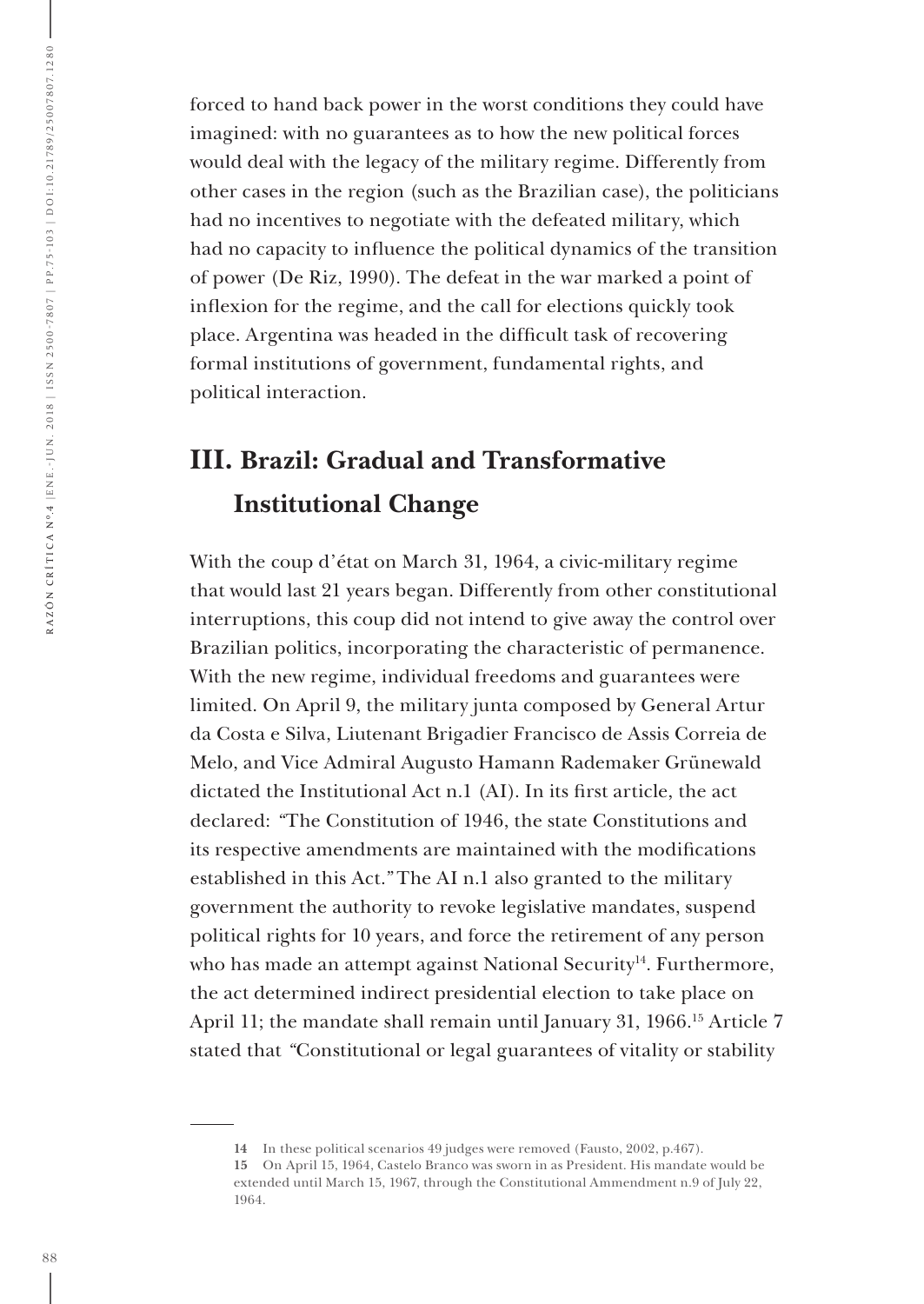are suspended for six months*,"* and item 4, which particularly affected the Supreme Federal Court (STF), read: "The jurisdictional control of these acts shall be limited to the examination of extrinsic formalities, being prohibited the consideration of the facts that motivated the act, as well as its convenience or opportunity.*"* Nonetheless, this Institutional Act would not be the last.

During his presidency, Castelo Branco would try to maintain respect towards the STF. After certain decisions of the High Court, the hard liners began considering alternatives to this branch of government. In an attempt to appease the spirits of these hard liners, exasperated by certain judicial decisions of the Court<sup>16</sup>, the government dictated AI n.2 on October 27, 1965, affecting particularly the STF. The number of members of the High Court increased to 16; constitutional guarantees of vitality, immobility and stability were suspended, and article 19 declared that: "Shall remain excluded from judicial consideration: I – the acts practiced by the Supreme Command of the Revolution and by the Federal Government, based on the Institutional Act of April 9, 1964, the current Act and on complementary acts; II – the resolutions of Legislative Assemblies and Municipal Chambers that have revoked mandates or declared the impeachment of Governors, Deputies, Mayors or City Counsels, from March 31, 1964 until the date of this Act." Other areas were also affected<sup>17</sup>. The military had left the barracks and were at war against the STF. According to the military perception, the branches of government should walk hand in hand to endorse the continuity and deepen the revolution.

The Constitution of 1946 saw its end with the AI n.4, on December 7, 1966. The act summoned the National Congress to

**<sup>16</sup>** It is important to note that the decisions not only exasperated certain groups within the military, but also many legislators and sectors of the press who saw the High Court in disaccordance with the revolutionary mission. The attacks focused specially on Minister Hermes Lima and Evandro Lins. The habeas corpus conceded to the Governor of the State of Goiás, Borges Teixeira, and to the Ex-Governor of the State of Amazonas, Plínio Coelho, were determining.

**<sup>17</sup>** The AI n.2: installed indirect presidential elections; dissolved all political parties and allowed the creation of new ones; established the presidential power to declare a state of siege for 180 days without consulting the legislature, to intervene in state politics, to declare Congressional recess, to dismiss employees due to incompatibility with the regime, and to dictate law-decrees over matters of national security. Furthermore, the President reserved the right to send constitutional ammendments to Congress, which had 30 days to appreciate the ammendments and approve them with a majority of both legislative houses.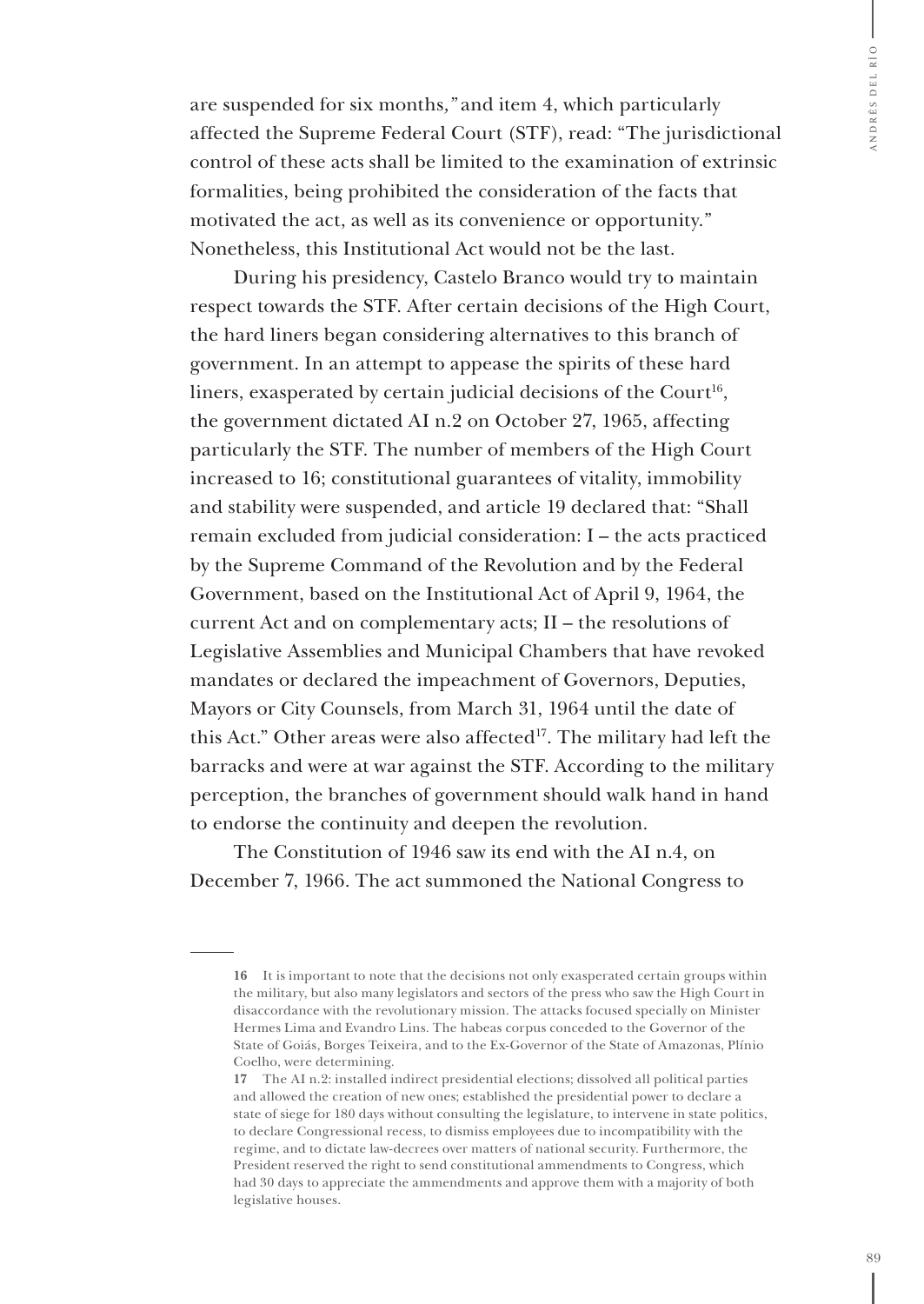discuss, vote and promulgate the proposed Constitution presented by the President. According to the military government*,* "only a new Constitution can guarantee the continuity of the revolution"*.* The current legal mess had gotten out of control, and the new Constitution sought *normalization* in a sense. In November 1965, the Constitutional Amendment n.16 would profoundly alter the Judicial Power<sup>18</sup>. Federal Justice was institutionalized, as had been announced in the AI n.4. Still, the amendment allowed the STF to judge federal laws or acts by means of the representation of the Attorney General. The constitutional control was strengthened. In addition to the already present diffused control, a concentrated control was instituted (Dias Corrêa, 1987). As Vilhena Vieira suggests:

The problem appears in the form through which active legitimacy was configured, that is, the capacity to provoke the jurisdiction of the Supreme Court. Such legitimacy, attributed with exclusivity to the Attorney General, dismissible ad nutum by the President, became an instrument of little value in controlling the institutional acts produced by the Executive or in its interest." (1994, p. 79).

The new constitutional text came into effect together with the swearing in of Costa e Silva as president, on March 15, 1967. The flaming fundamental text tried to institutionalize and legalize the military regime in a more harmonious way, leaving behind the judicial mutilation of the first years of government. Nonetheless, National Security being its main objective, constitutional guarantees would be profoundly affected, especially individual freedoms<sup>19</sup>. The more the revolution was institutionalized, the more it distanced itself from *democracy*. Habeas corpus and writ of mandamus were established, although the former would not always be effective when relating to crimes against National Security. The decree-laws

**<sup>18</sup>** Some purges in the Judiciary took place in this phase (Pereira, 2010).

**<sup>19</sup>** Regarding the guarantees given to the judges, the new Constitution established, in article 108: "With the exemption of the restrictions expressed in this Constitution, the Judges shall enjoy the following guarantees: […] III – irreduc bility of salary, subject, however, to general taxes. § 1 º - Retirement shall be compulsory at 70 years of age or for proven disability, and optional after thirty years of public service, in all of these cases with full salaries."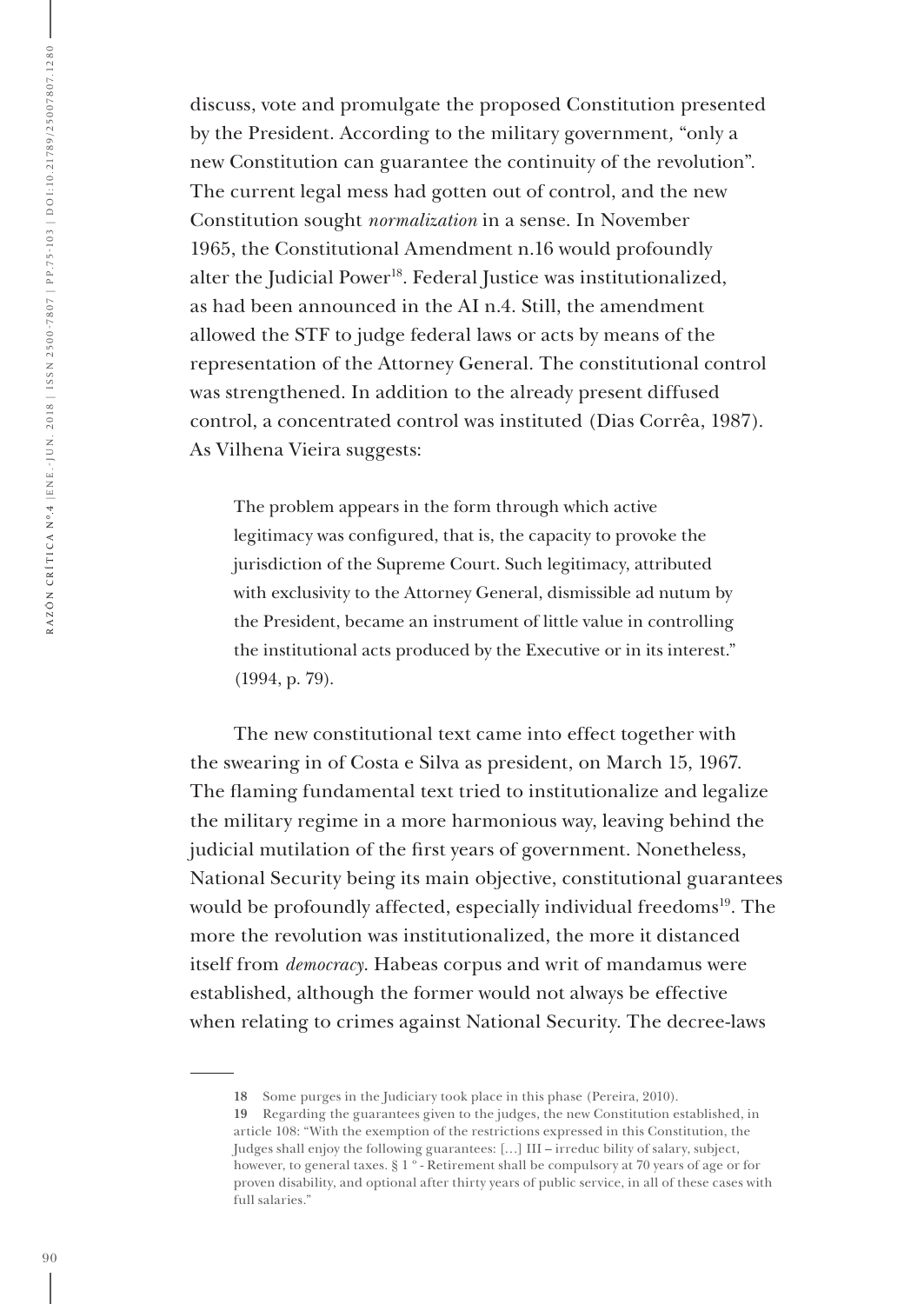played an important role as a government tool; article 58 established: "The President of the Republic, in cases of urgency or relevant public interest, and as long as it does not result in increases in expenses, may issue decrees with the force of law over the following subjects: I – national security; II – public finances". Nonetheless, the Constitution of 1967 would coexist with institutional acts and other legal instruments that appeared over time, constantly eroding its power.

On one hand, the country went through a favorable economic situation (with high concentration of benefits, though); on the other, political opposition, social manifestations (particularly workers and students), and acts of violence multiplied. On October 1968, the Higher Censorship Council (*Conselho Superior de Censura*) was created (Fico, 2004, p. 212). The military elite noticed that in spite of the measures in place to insure order, these had not produced the expected effect, which created the necessity for deeper measures. In this context, the authoritarian model darkened on December 13, 1968, with the AI n.5. Dictated by President Arthur Costa e Silva, the Institutional Act n.5 gave ample power to the government to repress the opposition: the National Congress was shut down (following the Complementary Act N. 3820), democratic mandates were revoked, political rights of any citizen could be suspended for a period of ten years, federal government could intervene in states and municipalities, good could be confiscated in case of unlawful enrichment, and habeas corpus for political crimes against National Security and the socioeconomic order was suspended. After the AI n.5, the authoritarian regime increased repression and would use detention, torture and murder against its enemies or those considered as such. For example, in January 1969 forty-three congressmen were arrested. In July, the Operation Bandeirantes was created, a center for repression located in São Paulo. And in September, the new National Security law, which included the death penalty, was approved.

The Institutional Act n.6 from February 1969 would make the Supreme Court the target one more time. First, the number of ministers was reduced to eleven and, as a consequence, ministers Evandro Lins, Hermes Lima, and Vitor Nunes Leal were pushed

**<sup>20</sup>** Article 1 established: "In the terms of art. 2, and its paragraphs, of the Institutional Act n.5, from December 13, 1968, Congressional recess is declared, from this date."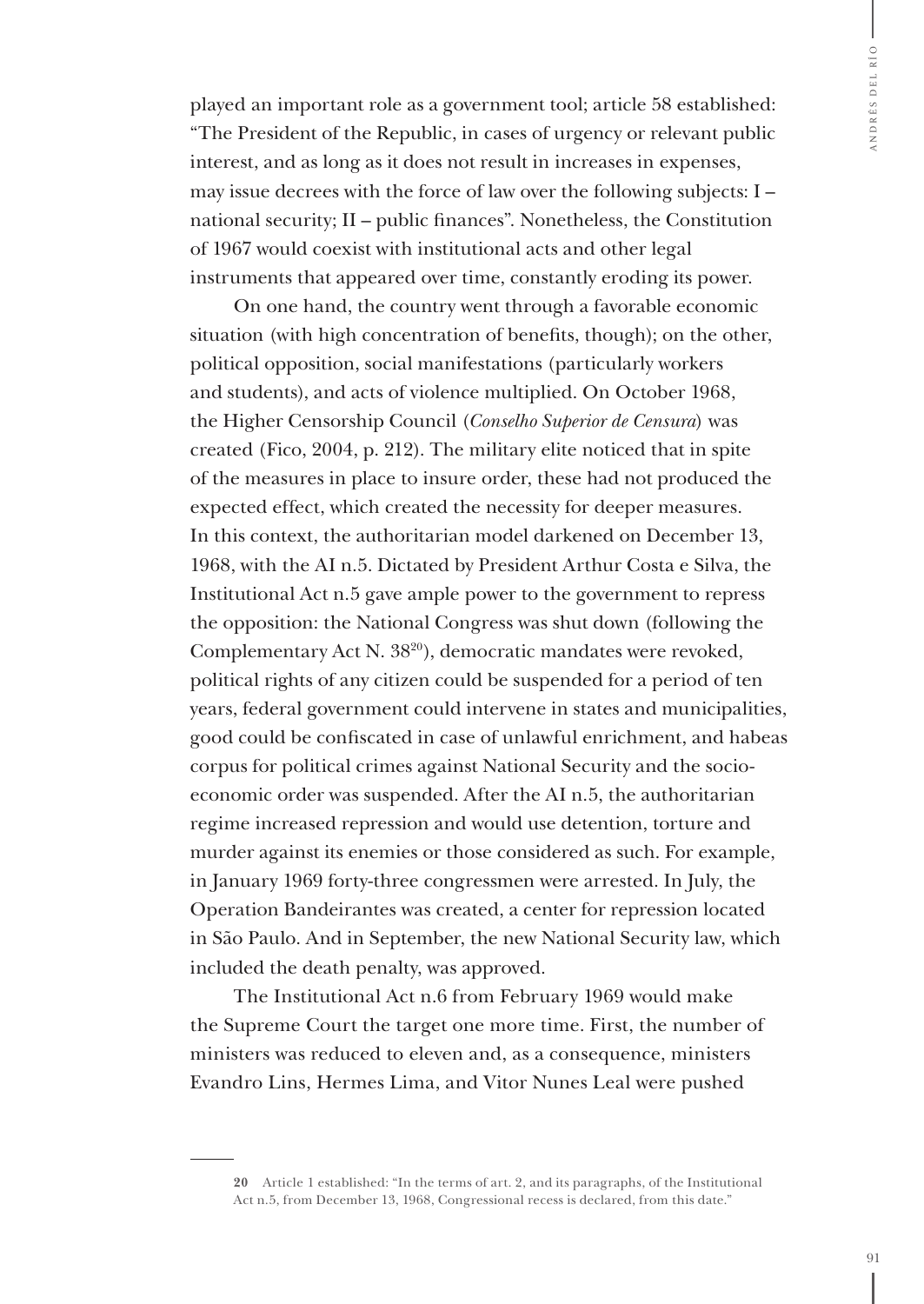into forced retirement. Minister Gonçalves de Oliveira renounced in solidarity. Still, Minister Lafayette de Andrada was removed. The Supreme Court was renovated almost in its entirety. The AI n.6 also altered the capacities of the STF, increased those of the Supreme Military Tribunal, and ratified all constitutional amendments created through Complementary Acts after the AI n.5. According to article four of AI n.6*,* "All acts performed in accordance with this Act and its Complementary Acts, as well as their effects, are excluded from judicial review". The STF was being pushed aside from its vital functions as an institution. This way, the government avoided jurisdictional control and appreciation of law, although at cost of its legitimacy (Rosa, 1985). The STF had a new institutional status, with a more restricted role and a renovated composition. As Vale (1976, p. 166) suggests: *"*Since then, especially with the Acts numbers 5 and 6, conflicts ceased, and the Executive-Revolutionary Power found in the Supreme Court an administratively healthy organ, technically agile, [...] but politically dead." In the same line, Vilhena Vieira (1994) argues that as its capacities were reduced and its ministers altered, the STF no longer offered resistance to the regime.

Still, the modifications continued: on October 17, 1969, Constitutional Amendment n.1 was declared, and would make clear that power would be concentrated in the Executive branch: "Considering that, and given that a parliamentary recess has been decreed, the Executive Federal Power is authorized to legislate over all subjects, according to clause  $\S 1^{\circ}$  of article  $2^{\text{nd}}$  of the Institutional Act n. 5, of December 13, 1968.*"* The amendment was extensive in the modifications it introduced to the 1967 Constitution. Not few authors admit that it served the purpose of a new constitution. The Amendment n.1 –in addition to the AI n.5– intensified the concentration of power in the Executive and consolidated the legal juridical architecture of the military regime. From the structure of the Constitution of 1946, the modifications of the Constitution of 1967 and the constitutional amendment –or new constitution– of 1969 were introduced. Despite of increasing authoritarianism, certain liberal forms of governmental organization were not completely altered –the legislative and judicial powers remained– nor were citizen rights completely annihilated, although these would be restricted to its maximum.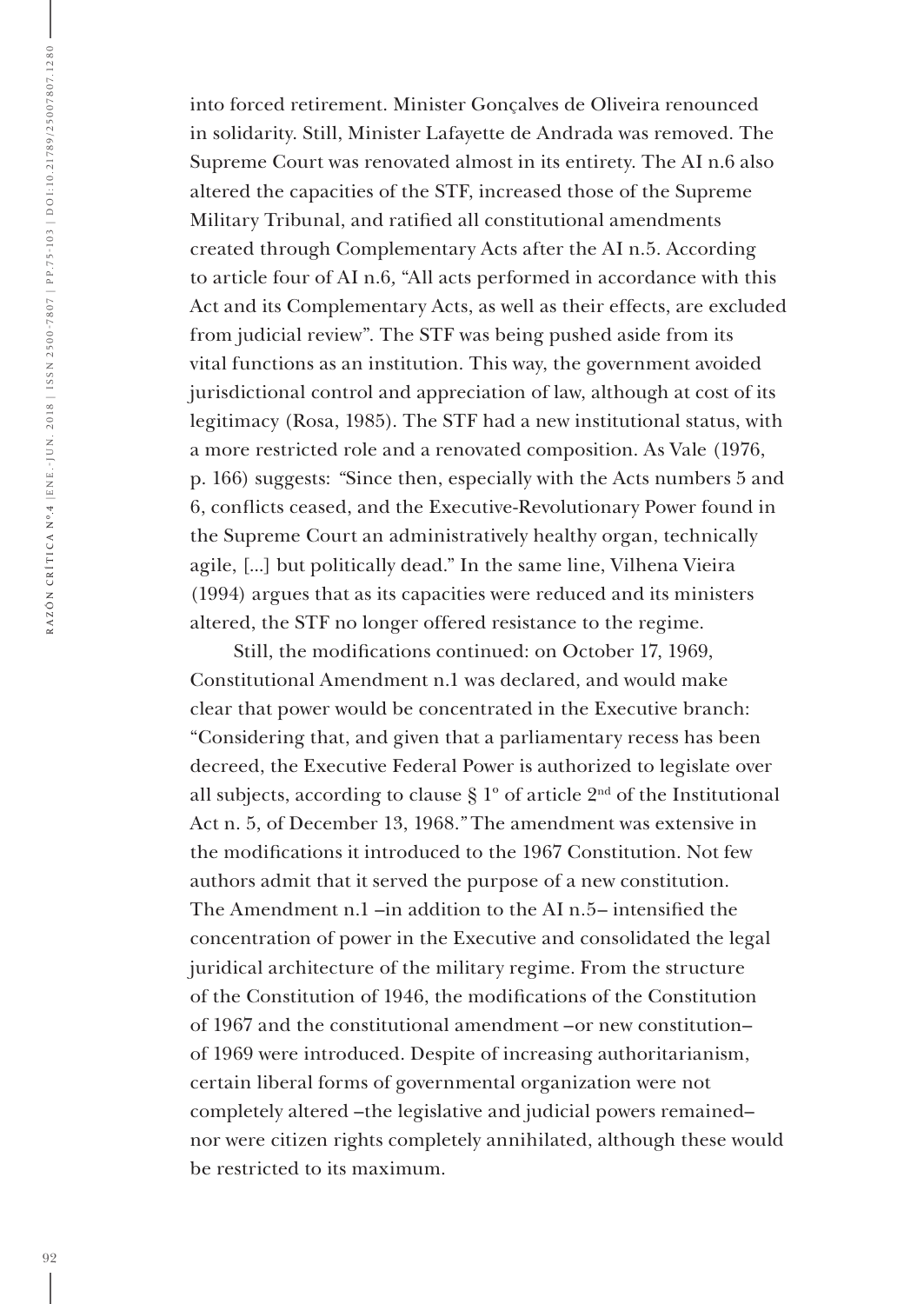With the swearing in of Médici as head of the Executive Power, a duality was momentarily installed. The economic development had important consequences in the process of legitimization of the violent regime. As Gaspari (2002, p. 18) indicates, "The economic miracle was simultaneous to the repression and the armed struggle. Both real, they coexisted and denied each other". Between the governments of Costa e Silva and Médici, repression would reach its maximum expression in the armed struggle: during this period, there were more than 300 disappeared, 25,000 political prisoners, 10,000 exiles, and over 7,378 people judged by military courts for political crimes (Pereira, 2003).<sup>21</sup>

With the Geisel government, there was an attempt at a process of normalization, but the economic crisis altered the initial plans. The military regime started to lose support from the middle and high classes, which had previously sustained it. In 1974, the regime met an electoral, and in 1977 the constitutional amendment n.7 increased the capacities of the STF (Dias Corrêa, 1987, p. 17).

The process of political opening presented many scenarios, yet the military questions would be predominant. This way, the process was set to be a slow one. In June 1978, AI n. 5 was lifted, and in October of that same year the constitutional amendment n.11 brought back parliamentary guarantees and reorganized the party system. In March 1979, Figueiredo assumed the presidency. On August 22 of that year, the Amnesty Law was approved; the Law was restricted to those involved in political crimes,<sup>22</sup> although later, with the support of the Supreme Court, it was converted into a bilateral amnesty that benefited in an ample, general and unrestricted manner the members of the authoritarian regime<sup>23</sup>. The Law

**<sup>21</sup>** In brief but clear words, Soares (1994, p.29) shows that: "facts confirm that political repression was concentrated in 1964, and later in the years from 1969 to 1973. This repression was distributed throughout all sectors of national life, including military, civilians, and parts of the State. However, regarding the question of the dissapeared, the killed, and the abused, the majority these acts appears in the second moment. More than this, we want to call to attention the fact that what changed in this second phase was the target of repression, involving sectors of the social and cultural national elites, the improvement of methods, the institutionalization and organization of the repressive system..."

**<sup>22</sup>** The Amnesty Law n.6.683-1979 exposed the internal disagreement amongst the military on the liberal measures taken during the period of transition (Soares, D'Araujo e Castro, 1995). Currently, the amnesty law is being strongly debated, recently reaching the STF in a lawsuit demanding its revision. The Supreme Court's early arguments were not in favor of the revision of the law.

**<sup>23</sup>** As Abrão (2011, p. 123) shows: "... the social pressure for the investigation of crimes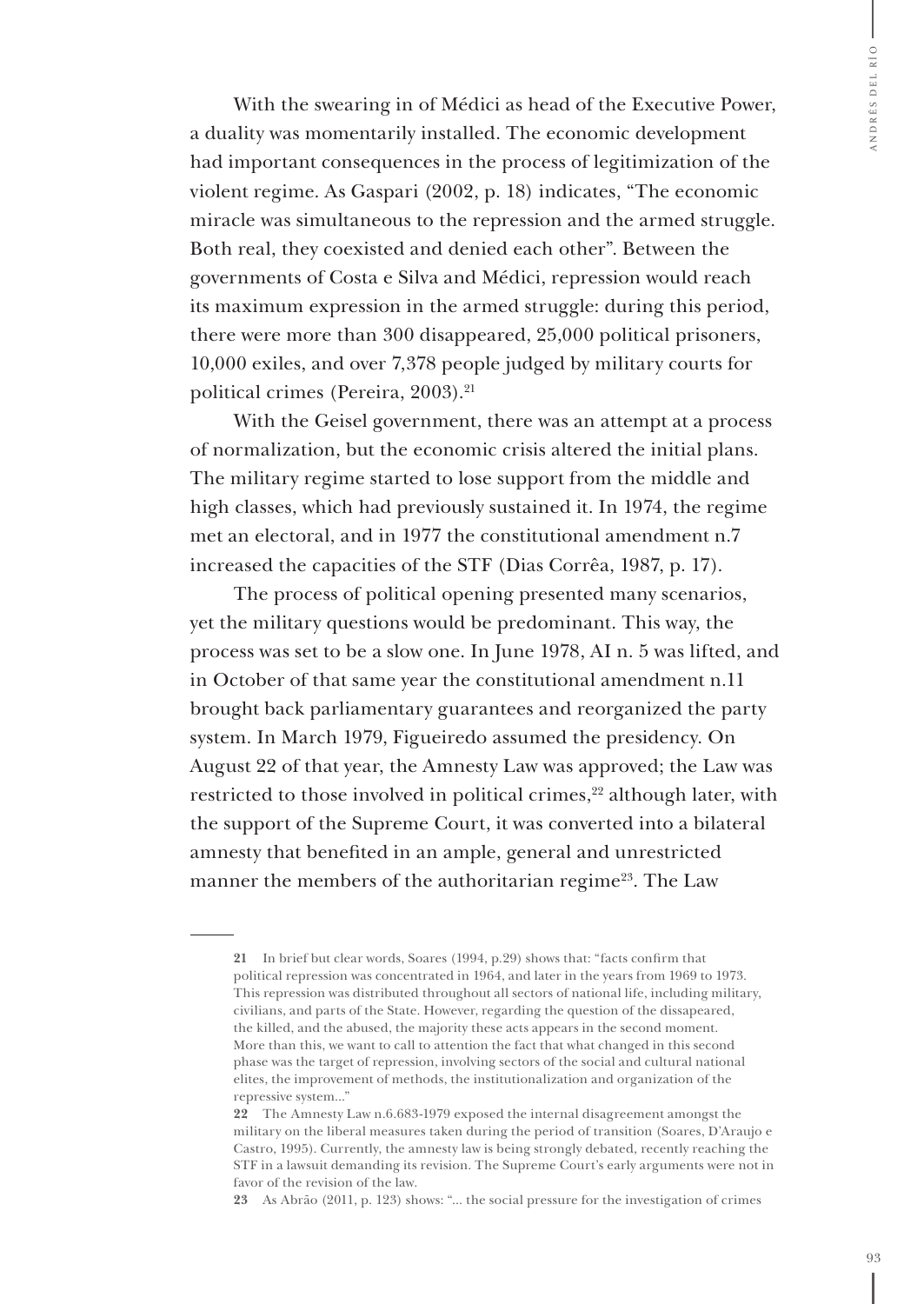passed through a process that was controlled by the regime, giving it a meaning of political-social agreement to co-opt the fact that it had only partial legitimacy. This supposed legitimacy was strengthened with time, based on the legality of the law conceded by the Supreme Court. The prolonged transition towards redemocratization in Brazil, as well as the negotiation of diverse sectors and the military, would have serious impact in the future regarding the punishment for crimes committed during this period. With relation to the transition and action of the STF, Vilhena Vieira (1994, p. 81) states: *"*The Supreme Court collaborated towards the transition in the rhythm established by the agenda of the government. In diverse episodes in which the Supreme Court was sought after, the litigants had their pretentions frustrated by a court submissive to the will of the military*."* At last, as we may observe during the course of the period being analyzed, the civic-military regime constantly altered the capacities of the High Court until they achieved to create a Supreme Court in accordance with the power and objectives of the illegitimate government. These modifications in capacities were gradual, albeit cumulative, thus succeeding to institutionally transform the role of the High Court within the national political scenario.

### **A. Composition of the STF During the Military Regime: 1964 – 1985**

With the military regime in place, the Supreme Federal Court slowly turned into an uncomfortable institution for the objectives of the revolution. In spite of the fact that part of the ministers recognized the respect of President Castelo Branco towards the court, it was during his presidency that interventions in the court began. This trajectory deepened until the new regime achieved to create a Supreme Court in accordance to its wills; differently from the Argentinean case, however, the modifications in the High Court happened gradually, not abruptly. In order to calm the spirits of

increased, which led the Judiciary – note: controlled by the regime – to systematically and interpretevly expand the spectrum of the scope of the Law, considering the crimes committed by agents of the State as "related to political crimes," and, moreover, applying the Law even to crimes occured post-1979, outside its temporal validity (such as the Riocentro case in 1980), under the guise of the principle of 'national pacification'".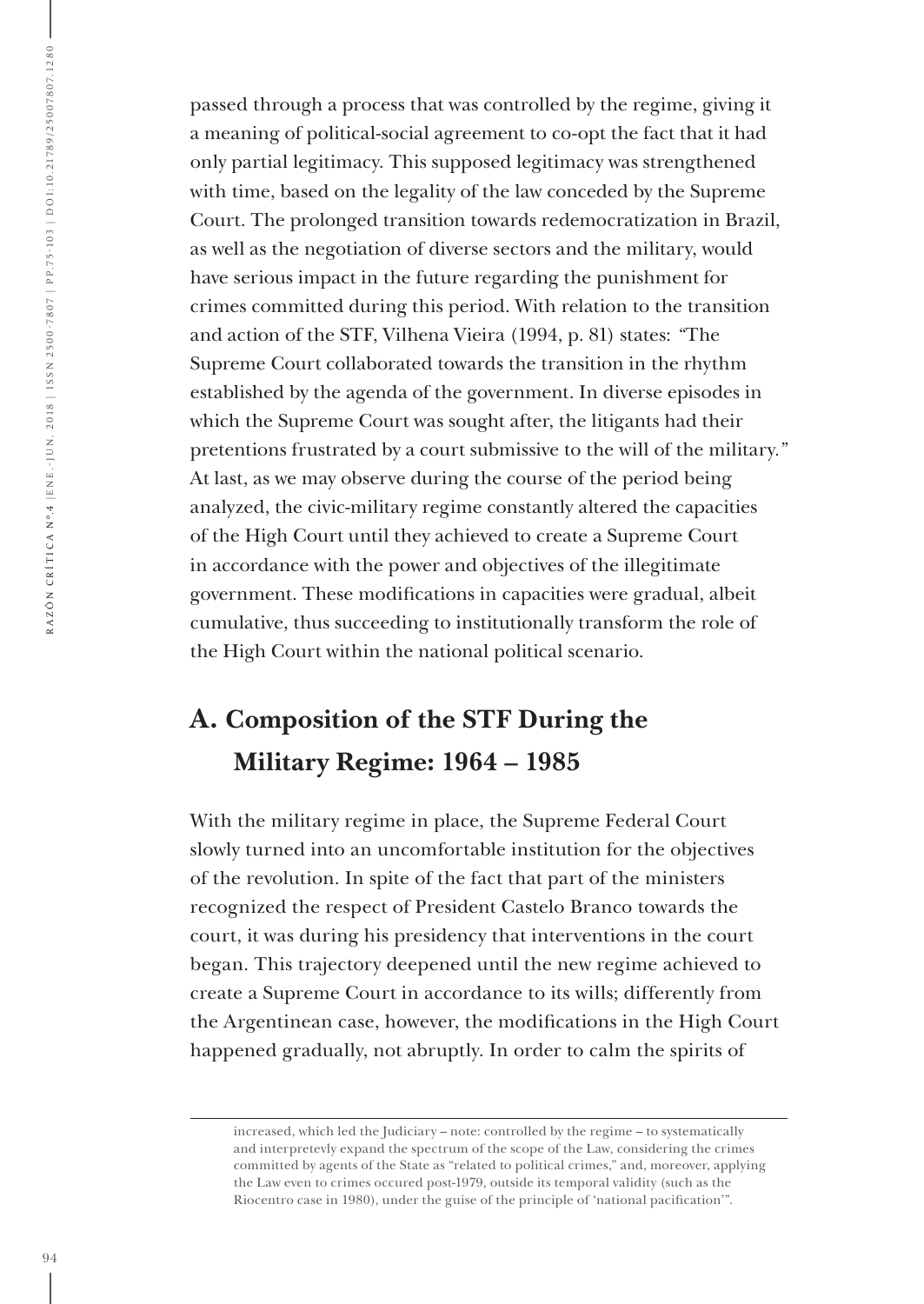the harsher sectors of the military, Castelo Branco implements the Brazilian Court Packing, increasing to 16 the number of members of the court with the AI n.2 of October 27, 1965. Thus, five ministers were designated and sworn in on November 25 of the same year. This number was maintained by the Constitution of 1967. The designated ministers were Adalício Coelho Nogueira, José Eduardo do Prado Kelly, Oswaldo Trigueiro de Albuquerque Mello, Aliomar de Andrade Baleeiro, and Carlos Medeiros Silva. According to Minister Hermes Lima, the designations had honored the court, granting it independence and quality (Vale, 1976).

Nonetheless, the increase in number of members and the designation of ministers did not cause the effect the military had expected. On December 13, 1968, based on the Institutional Act n.5, three ministers were forced into compulsory retirement, leaving their positions in January, 1969; in solidarity, Minister Antonio Gonçalves de Oliveira resigned in February of that very year. Minister Antonio Carlos Lafayette de Andrada also resigned in the same period. The AI n.6 re-established the number of ministers to eleven. The three ministers who were compulsory removed were Evandro Lins, Hermes Lima, and Vitor Nunes Leal. All had had an active participation in defense of the Constitution.

During the authoriatian regime, 32 ministers were designated to the High Court, of which 12 were designated during the first four years of the regime. Undoubtedly, the intervention over the STF had succeeded in renovating its composition, although these changes in structure were simply complementary to the changes in the institutional role of the High Court established by the legislated implemented during the regime.

Regarding the Presidents of the High Court, it is worth paying attention to the three first. These were the only ministers nominated in democratic moments: Minister Ribeiro da Costa designated by Linhares, Minister Luiz Gallotti by Dutra, and Minister Gonçalves de Oliveira by Juscelino Kubitschek. It was during these presidencies that the STF experienced its greatest interferences and changes, and these presidents did not fail to show their dissatisfaction. After these presidencies, the role of the STF was diminished as was the importance of the president of the High Court. Definitely, the modifications in the structure of the court deepened with time: on one hand its size was modified, and on the other its composition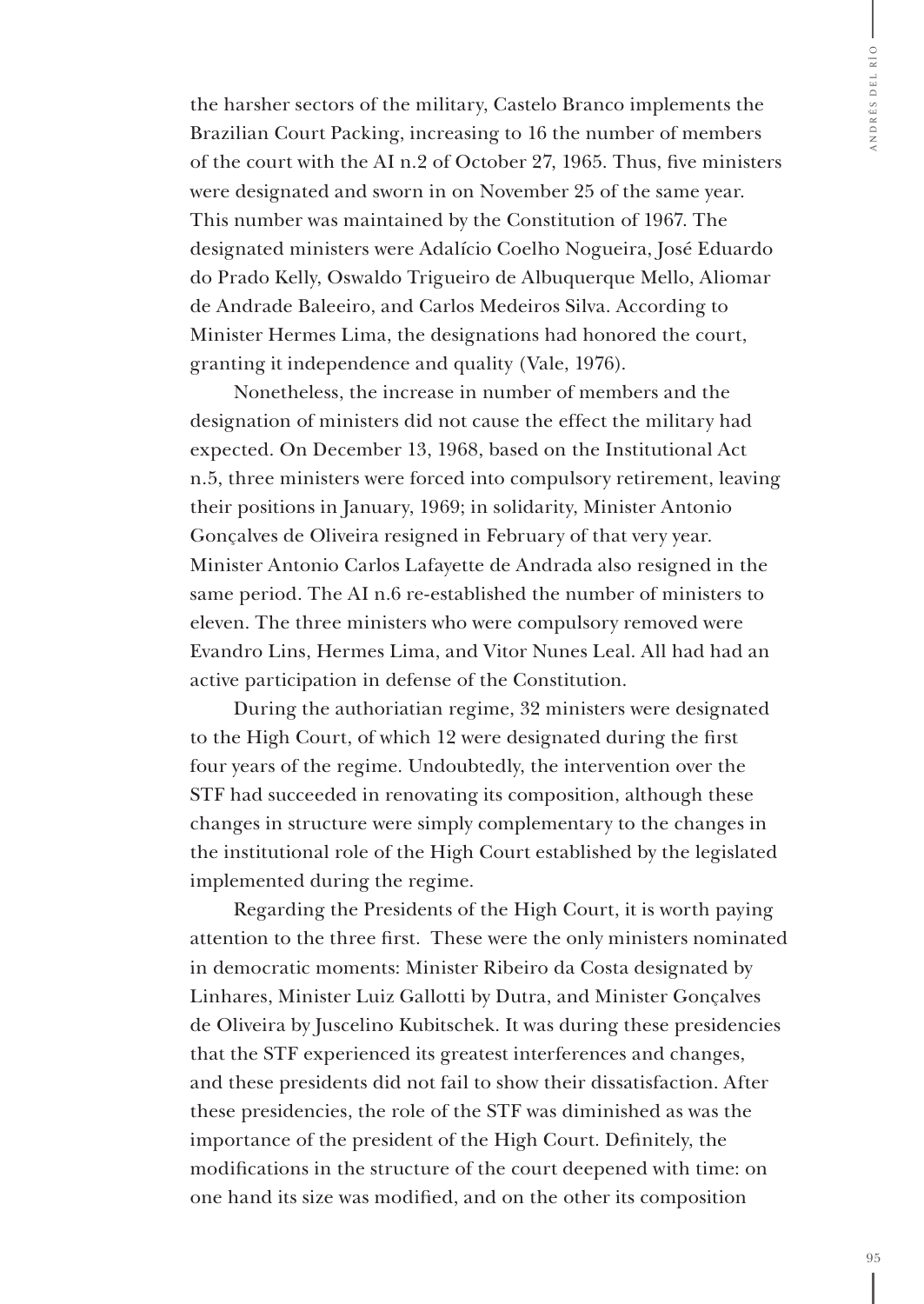was changed. Once the military achieved to have the type of Supreme Court they wished for, institutional changes in this area were minimal. Given the strategic importance of these institutional changes in the structure of the High Court, it is important to note that followed two fundamental characteristics: In the first place, these changes were gradual and never radical or abrupt like in the Argentinean case; secondly, they were complementary to the institutional changes in the capacities of the High Court. It might be for this reason that the modifications in the structure were gradual, since they were complementary and cumulative with the objective of achieving a solid institutional transformation.

#### **IV. Conclusions**

Throughout the institutional development of the Supreme Courts of Argentina and Brazil during their respective military regimes, constant changes happened over time. Some were the result of an accumulation of gradual and incremental changes (Pierson, 2008), whilst others were the product of abrupt institutional change. As these cases show, major changes can happen alongside a strong sense of institutional continuity. After re-democratization, these continuities become important authoritarian legacies in democracy<sup>24</sup>. Given the extensive possibilities of types of changes, this paper observed changes in structure as well as in capacity of the High Courts, always within the political and historical context in which they happened. The result is an analysis of the development of the Supreme Court through its institutional changes during authoritarian regimes.

To begin with, this paper noted the difference in the temporal period studied in each case: the civic-military regime lasted seven years in Argentina, while in Brazil the regime lasted three times as long, for 21 years. This temporal difference suggests different

**<sup>24</sup>** To deepen the debate of authoritarian legacies in democracy, see for the Brazilian case: Del Rio, Andrés. Ditadura, Democracia e Justiça Transicional no Brasil: Trajetória e Legados do Supremo Tribunal Federal. *Dados* [online]. 2014, vol.57, n.4. For the Argentinean case, see: Del Rio, Andrés. La dictadura argentina en el banquillo: la trayectoria de la justicia y punición a los responsables por los crímenes de lesa humanidad. *Política, Globalidad y Ciudadanía*. Universidad Autónoma de Nuevo León Vol 1 Núm 1. enero-junio, 2015.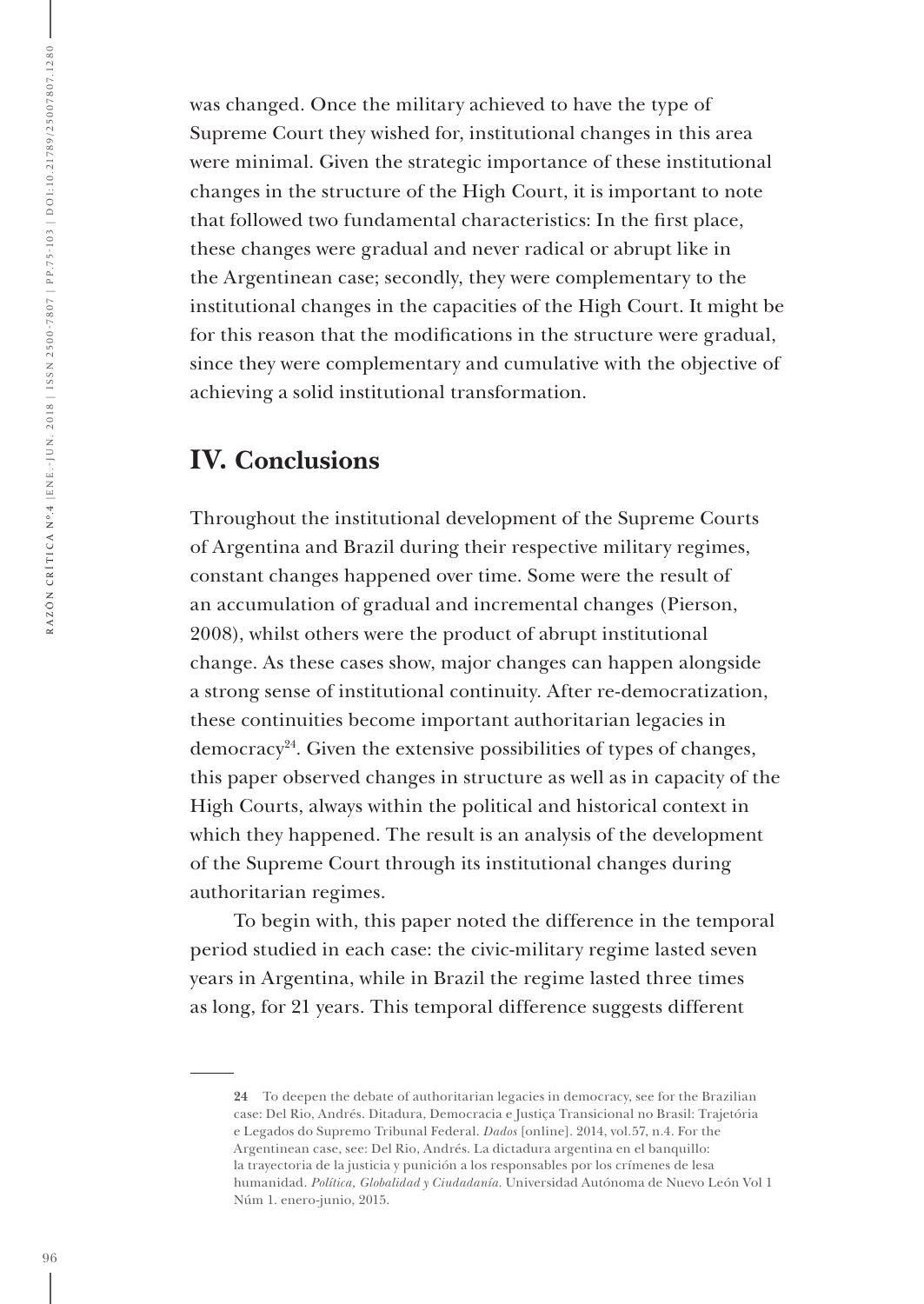meanings. Nonetheless, what is important about this difference is that it clearly exposes the degree and pace of the institutional changes in each case. It shows the Brazilian gradualism and the Argentinean rupture. It was during a period of five years that Brazil went through the institutional changes that finally transformed the institutional architecture of the Supreme Court and distilled its institutional role. If we consider five years in the Argentinean case, we are referring to over 70% of the military regime. In this case, the main institutional changes already had been implemented in less than six months.

In both cases, institutional changes produced through modifications in the capacities or structure transformed the role of the High Court. In this sense, the court was an institution devoid of strength or tools vital to its function. Moreover, in both cases, this lack of strength profoundly affected the role of the Supreme Court in the defense of human rights, in the context of systematic human rights violations as a consequence of state-sponsored terrorism. The courts did not channel social demands for human rights violations, rejecting habeas courps and obstructing investigations. A fundamental role was absent in a moment of extreme need. For each case, this violent context has unique characteristics: in Brazil, it was important for the regime to maintain a certain democratic disguise; in Argentina, the military opted for illegality in its pure state, and the extrajudicial execution materialized in the forced disappearance of citizens. As a similarity, in the realm of human rights both cases exhibit a High Court with little importance and ineffectiveness regarding the defense of basic rights. In order to enrich our comparative perspective, we will analyze the modifications produced in the High Courts of each case study, noting similarities and individualities.

#### **A. Changes in Capacities**

In the Brazilian case, with the coup of 1964, the new regime established a dictatorship with a democratic and legal disguise. There were many changes in the capacities of the High Court, each with a different depth and extent. The attributions and capacities arising from the Brazilian legislation, Constitutional and national,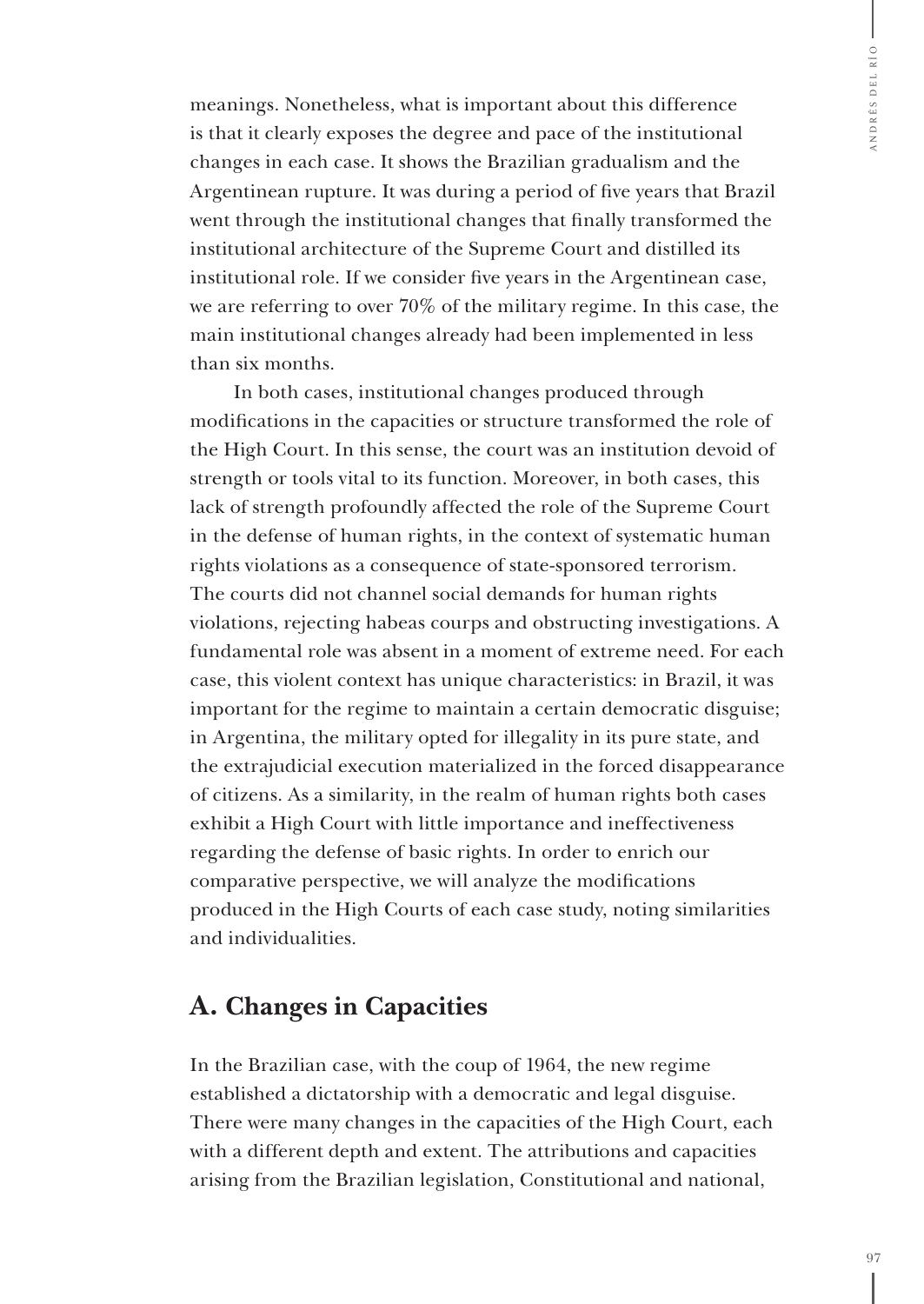were modified repeatedly. These ended up molding an STF with little power and diminished in its institutional role within the political system. For example, the Institutional Acts n.5 and 6 (1968 and 1969) seriously affected the STF. The AI n.6 established, in its article 4, that: "All the acts practiced in accordance with this Institutional Act and its Complementary acts, as well as its effects, are excluded from any judicial appreciation." In addition, while the capacities of the court were increased at certain points, these had limited effects. The amendment of 1977 is a clear example. In particular and exceptional cases, there were sentences that were not executed by the government. In Brazil, the stability of the structure of the STF was given ultimate importance, but in order not to run any risks with its members, governments altered its capacities and even its institutional role. These changes in capacities were the principal strategy in the Brazilian case, and also served as a type of insurance for changing political regimes.

A remarkable characteristic of the Brazilian case was the modifications in capacity, which happened in a gradual and constant form. The rhythm of the changes was gradual and cumulative, and with time these changes solidified into important institutional transformations affecting the institutional role of the Supreme Court. The Brazilian gradual, cumulative, and constant changes were implemented in many different ways: institutional acts, decrees, constitutional ammendments, and even through new constitutions. This *de facto* formality or legality was lacking legitimacy. The military governors were determined to maintain at least a façade of legality (Acuña y Alonso, 2001, p. 17). This judicial bipolarity of the regime (*de facto* legislation with democratic pretensions) would be extinguished with the implementation of the AI n.5, which *legally* unmasked the ruling authoritarism.

In the Argentinean case, the development of the High Court followed a different trajectory in which the interventions in its capacities were not the main or only feature. Institutional breakdown and modifications of the hierarchy of the legal structure did alter the capacities of the High Court. The coup of 1976 is good example of a moment when the changes in capacities were deep, and also especially extreme. Law No. 21.258 of 1976, art. 5, declared that: "*The magistrates and employees that are designated and confirmed shall take an oath of compliance towards the Basic Objectives as stated by*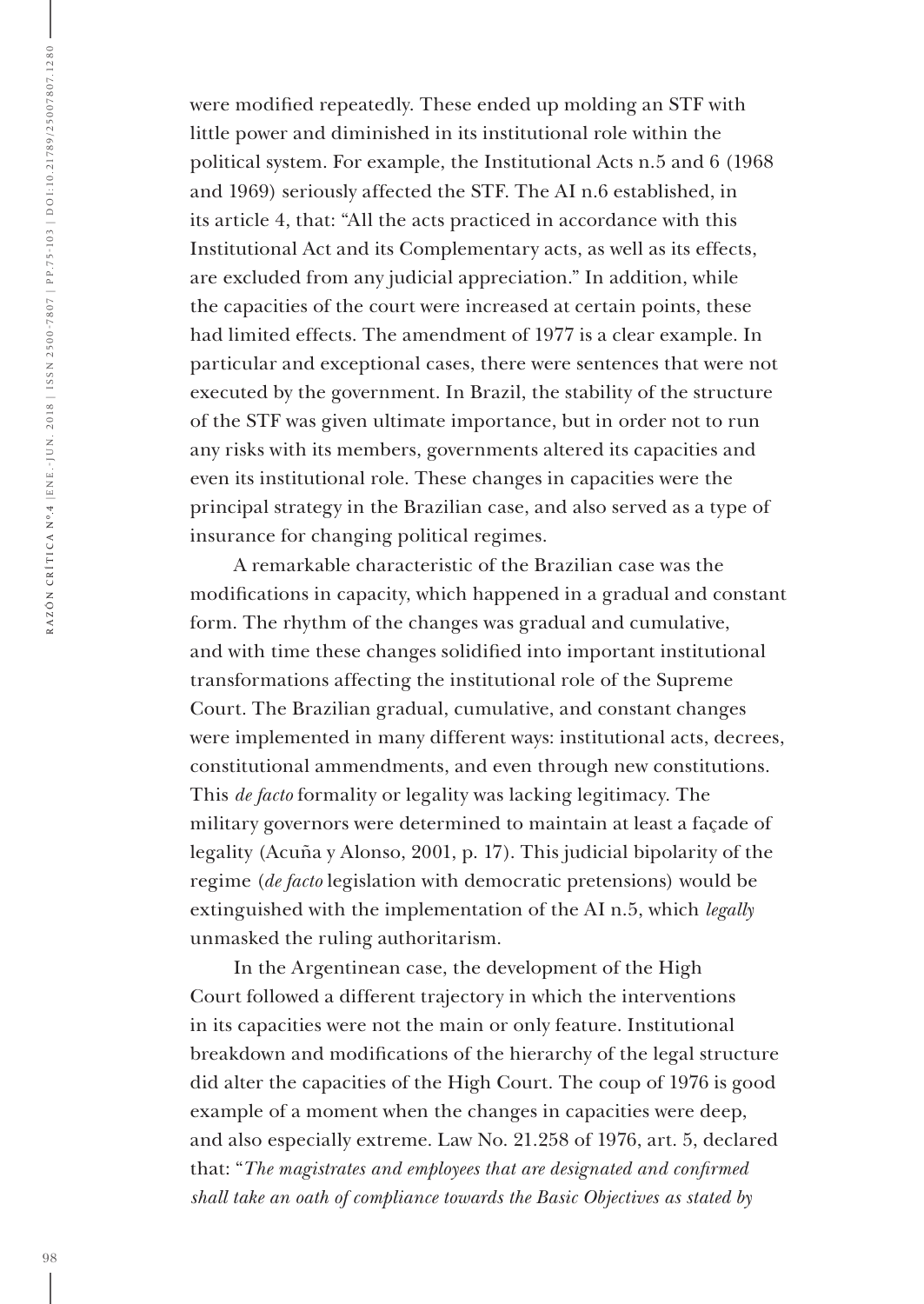*the Military Junta, the Statute for the Process of National Reorganization, and the National Constitution, as long as the latter is not oppose to the former documents*." In this sense, the modification of the Kelsen legal pyramid led to extreme abrupt changes in the Argentinean Supreme Court, giving this Court a new, smaller, institutional role. The loss in attributions multiplied the feeling of a functional and weak institution. The lack of defense of human rights by the Court was an example of its real incapacity as a judicial institution. During the period in which massive disappearances took place, the judicial power became an almost irrelevant resource. The modifications in the capacities of the High Court were emphatic and abrupt, eliminating the necessity for constant readjustments. Gradual processes were not needed, given the rupture in legality produced by the coup of 1976. But the Supreme Court was not the only institution affected: it followed the same luck as all the other state institutions, as a result of the de-prioritization of national legislation.

#### **B. Changes in Structure**

When changes in structure were analyzed, we focused especially in the modifications in the size of the High Court and in its composition. In the Brazilian case, with the implementation of the AI n.2 of October 27, 1965, the number of ministers increased from 11 to 16. This was considered an attempt at a Brazilian Court Packing. Five ministers were designated, taking office on November 25 of that same year. The total number of ministers was maintained by the Constitution of 1967. On February 1, 1969, the Institutional Act n.6 reduced from 16 to 11 the number of members in the Supreme Court. As a consequence, three ministers were forced to retire: Evandro Lins, Hermes Lima, and Vitor Nunes Leal. Following that, Minister Gonçalves de Oliveira resigned in solidarity and Minister Lafayette de Andrada was removed. It is important to note that all of the removed ministers had been designated during democracy. Thus, the Supreme Court was renovated almost in its entirety, leaving only Justice Gallotti as a minister who has been designated during a democratic period. The military pushed away those whose interpretations did not meet revolutionary ends. Through a gradual process, the Court was *purified* of the ministers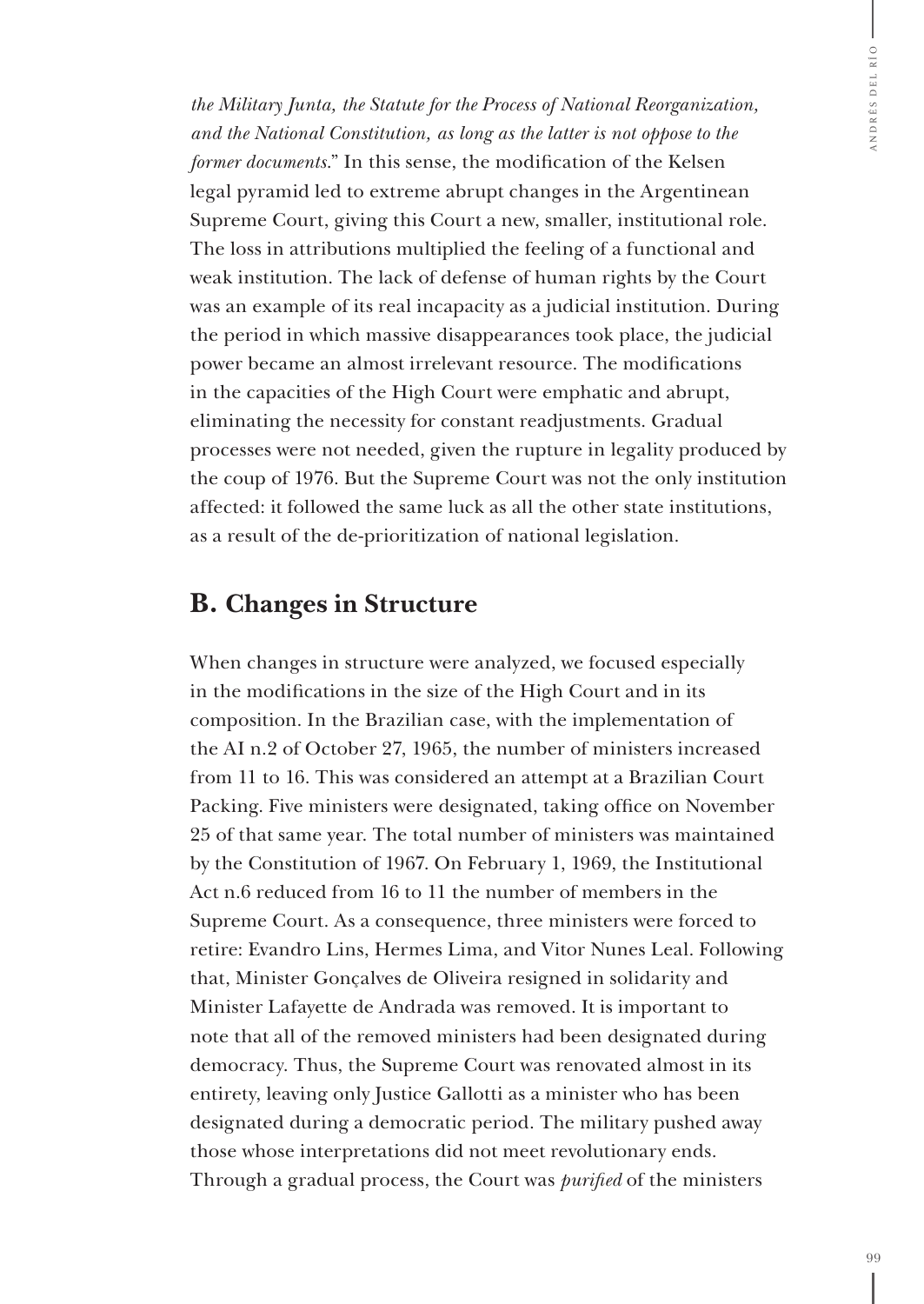that bothered the illegitimate government. The increase or decrease in number of ministers of the High Court was implemented by the civic-military regime jointly with the designation of new members or forced removal of others. In this sense, as these constant and gradual changes in structure accumulated, they ended up producing significant transformations in the institution of the Supreme Court and renovating it almost in its entirety. Small, constant modifications had a transformative power and produced important change (Pierson, 2008), which in the end re-oriented the objective of the Brazilian High Court.

On the other hand, in the Argentinean Case, the Supreme Court was composed by five ministers, a number that was kept constant throughout the entire period. This apparent and alleged stability in the size of the High Court had a direct cause: with the arrival of the civic-military government, all of the ministers were forcedly removed from their position. Thus, the characteristic in focus is the radicalism in the illegal and informal removal of the Supreme Court Justices. The complete renovation of the members of the High Court was thus an effective measure to achieve the desired institutional re-orientation sought by the authoritarian regime. It is important to note that this forced and compulsory renovation of ministers was a strategy used by *de facto* Argentinean regimes in other points in history: 1955, 1966, and 1976 (case in question). The Argentinean case presents a particularity: with the return to democratic regimes, the (*de facto*) judges willingly resigned. This occurred in 1958, 1962, 1973 and in 1983. It is important to keep in mind that political trial against supreme justices had only been used once before the military regime in point. During the first Perón government, four members of the CSJN were sent to trial, although one of them would resign before the end of the process. In this context, the radicalism, depth, and swiftness in the changes in structure of the High Court after the coup of 1976 is notable.

Both cases show an important issue related to the new designations and compulsory removals: with new designations as well as with the obligatory removals, the ministers were not subject to a formal process of designation and removal nor to a process of political trial, deepening problems of institutional legitimacy.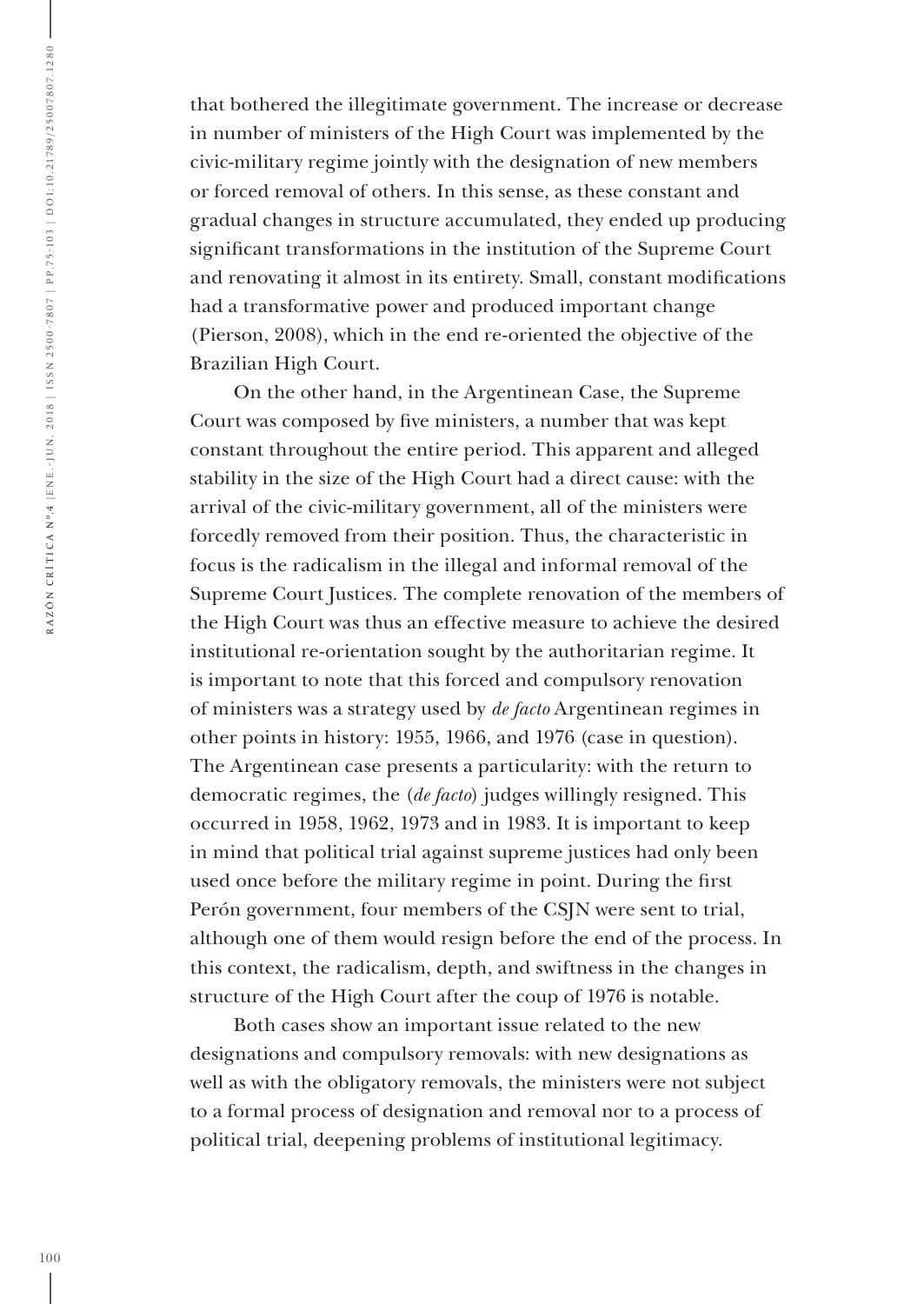#### **C. Unique and Shared Characteristics**

As seen, every actor tries to interpret or re-direct institutions to achieve advantages towards the fulfillment of their own objectives or interests. Observing the changes in coalitions is important for institutions rely on them (Thelen, 2004, pp. 31-33). In the Brazilian case, the Supreme Federal Court was an institution that was constantly re-directed and re-molded in a **gradual** manner to meet the new necessities of the authoritarian coalition in power. In this case, the accumulation of small institutional changes ended up significantly transforming the institutional role of the Supreme Court in the national scenario. Meanwhile, in the Argentinean case, **radicalism** was the main feature in the measures taken to re-design institutions to achieve the interests of the authoritarian regime. Breakdown immediately provoked the desired institutional changes. There was no gradualism in the execution of these changes; on the contrary, even the end of the military regime would be abrupt. In these authoritarian processes, each country had particular characteristics, although in both cases the outcome was a profound change in the High Court. Finally, with the return to democracy, each Court faced new challenges, as a result of the institutional inter-relations of democratic processes.

#### **References**

- Abrão, P., (2011*).* A Lei de Anistia no Brasil. As alternativas para a verdade e a justiça. *Acervo*, *24*(1), 119-138.
- Acuña, C., y Alonso, G. (2001). *La reforma judicial en América Latina: un estudio sobre las reformas judiciales en Argentina, Brasil, Chile y México.*  Ponencia presentada en el VI Congreso Internacional del CLAD sobre la Reforma del Estado y de la Administración Pública, Buenos Aires, Argentina, 5 – 9 de Noviembre.
- Acuña, C., y Smulovitz, C. (1995). Militares en la transición argentina: del gobierno a la subordinación constitucional. In: Acuña, C. *La Nueva Matriz política argentina.* Buenos Aires: Nueva Visión.
- Ancarola, G. (1999). *Reflexiones sobre la función política de la Corte Suprema en los gobiernos de facto.* Academia Nacional de Ciencias Morales y políticas. Doctrina 1999, Tomo XXVIII.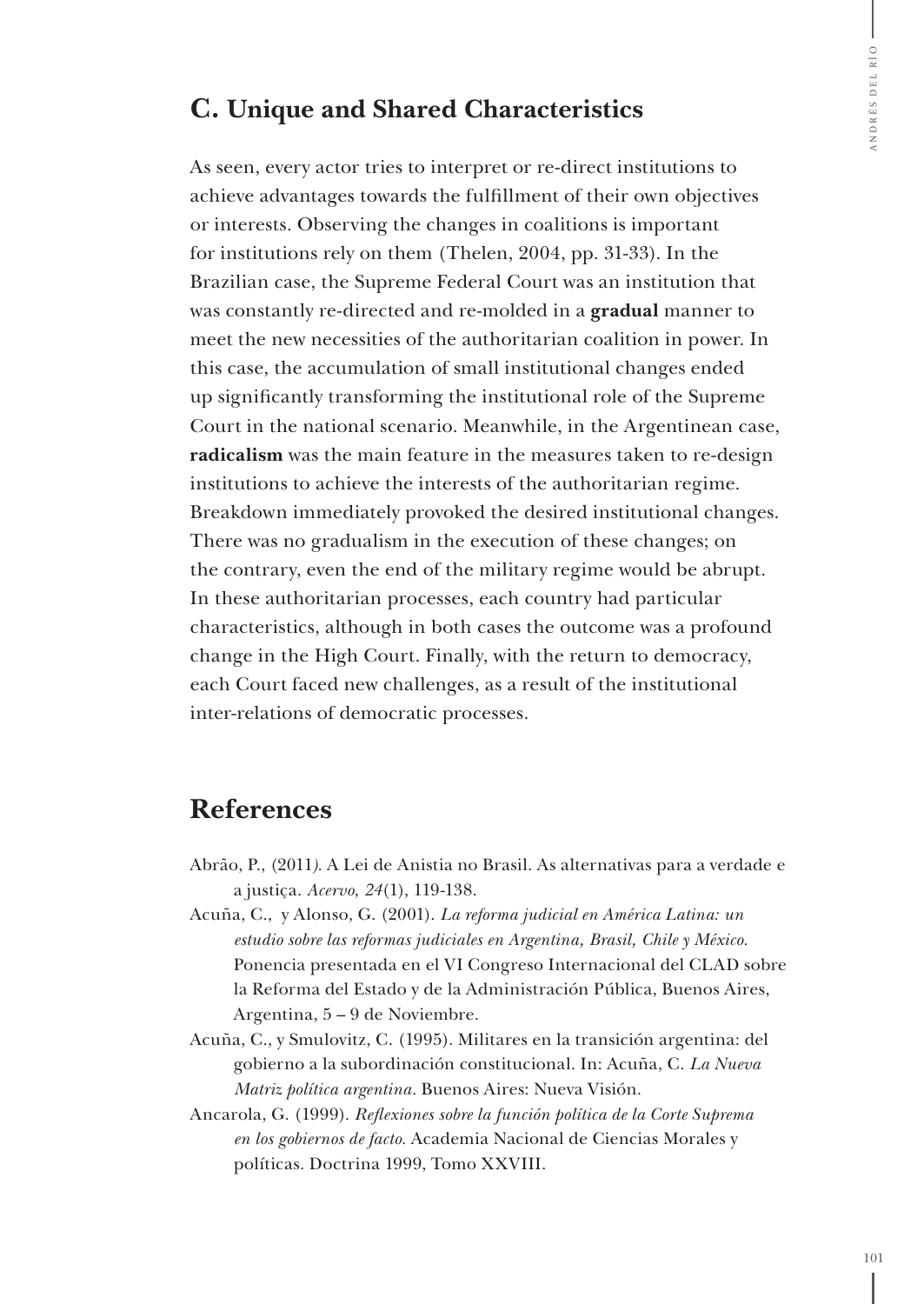Bohoslavsky, J. (2015). ¿*Usted tambi*é*n, doctor?: Complicidad de jueces, fiscales y abogados durante la dictadura.* Buenos Aires: Siglo Veitiuno Editores.

- Canitrot, A. (1980). La disciplina como objetivo de la política económica. Un ensayo sobre el programa económico del gobierno argentino desde 1976. *Desarrollo Económico*, *19*(76), 453-475.
- Carrió, A. (1996). *La Corte Suprema y su Independencia.* Buenos Aires: Abeledo-Perrot.

Comisión Nacional sobre la Desaparición de Personas (CONADEP). (1984). *Nunca Más*. Informe de la CONADEP, Buenos Aires.

D'Araujo, M., Glaucio, A., Dillon, S. y Castro, C. (org.). (1994). *Os Anos de Chumbo: a memória militar sobre a repressão.* Rio de Janeiro: Relume-Dumará.

De Riz, L. (1990). *Argentina: El comportamiento electoral durante la transición democrática 1983-1990*. Documentos CEDES/41. Buenos Aires: CEDES.

Del Rio, A. (2014). El desarrollo Institucional de la Corte Suprema de Justicia Nacional y del Supremo Tribunal Federal. Trayectorias comparadas desde el establecimiento a la redemocratización. Curitiba, PR: CRV.

Dias Corrêa, O. (1987). *O Supremo Tribunal Federal, Corte Constitucional do Brasil*. Rio de Janeiro: Forense.

Fausto, B. (2002). *Historia do Brasil*. São Paulo: editora da Universidade de São Paulo.

Fico, C. (2004). *Além do golpe: a tomada do poder em 31 de março de 1964 e a ditadura militar.* Rio de Janeiro: Record.

Finkel, J. (2004). Judicial Reform in Argentina in the 1990s: How Electoral Incentives Shape Institutional Change. *Latin American Research Review, 39*(3) 56-80,

Gaspari, E. (2002). *A ditadura escancarada. Vol.2. Coleção As Ilusões Armadas.* São Paulo: Companhia das Letras.

Krasner, S. (1984) Approaches to the State: Alternative Conception and historical Dynamics. *Comparative Politics, 16*(2), 223-246.

Linz, J. J., y Stephan, A. (1996). *Problems of democratic Transition and consolidation. Southern Europe*, South America, and Post-Communist Europe. Baltimore – London. The Johns Hopkins University Press.

Montesquieu, C. (2004). *Del espíritu de las leyes.* Buenos Aires: Ediciones Libertador.

Pereira, A. (2003). Political Justice under Authoritarian Regimes in Argentina, Brazil, and Chile. *Human Rights Review*, January-March, 27- 47, doi: 10.1007/s12142-003-1024-7

Pereira, A. (2010). *Ditadura e repressão: o autoritarismo e o estado de direito no Brasil, no Chile e na Argentina.* São Paulo: Paz e Terra.

Pierson, P. (2008). Big, Slow – Moving, and… Invisible. Macrosocial Processes in the Study of comparative Politics. In: Mahoney James, Rueschemeyer, Dietrich (Editors) *Comparative Historical Analisys in the Social Science.* Cambriedge University Press.